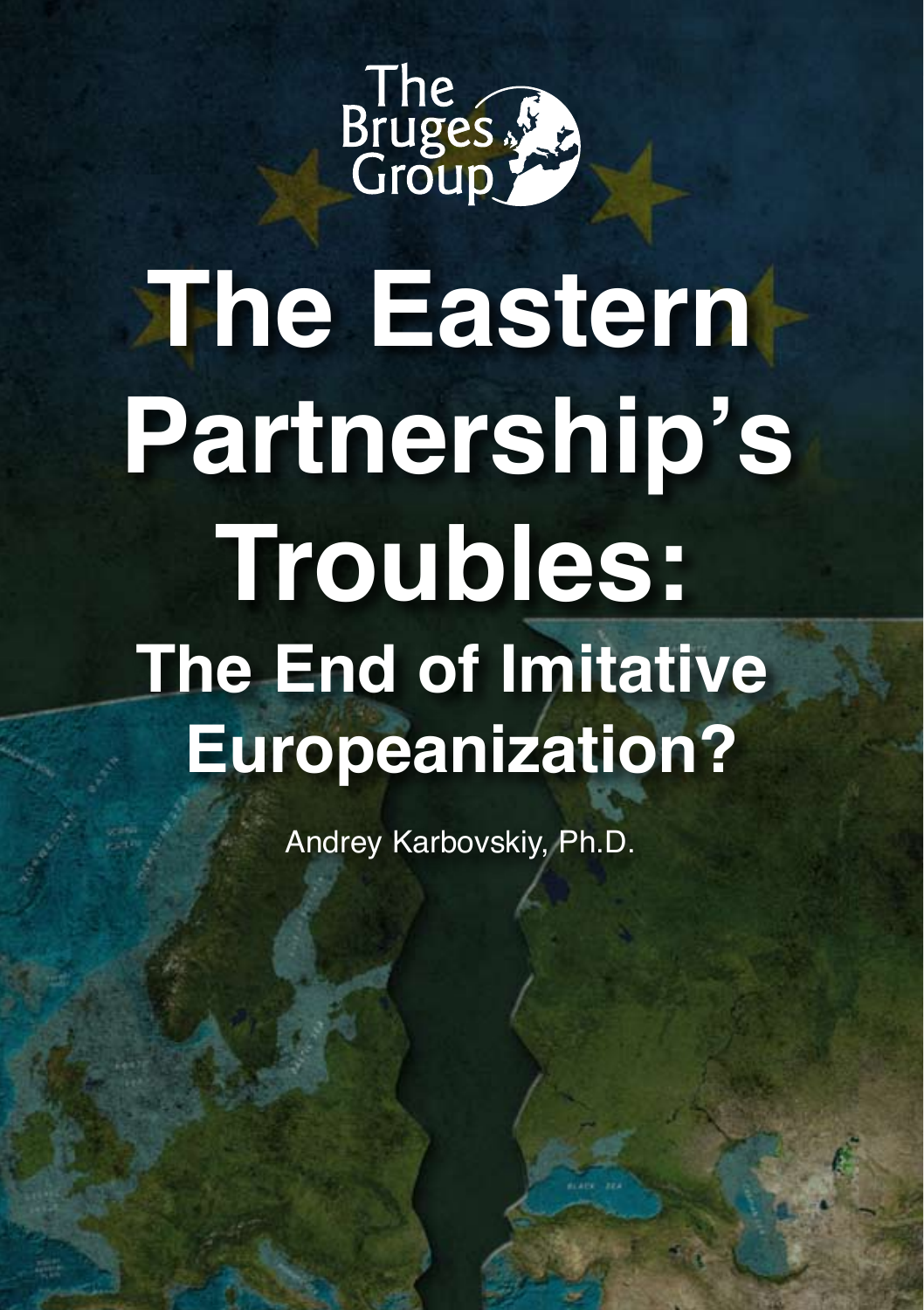# **The Eastern Partnership's Troubles: The End of Imitative Europeanization?**

Andrey Karbovskiy, Ph.D.

© The Bruges Group 2012 Published in February 2012 by The Bruges Group, 214 Linen Hall, 162-168 Regent Street, London W1B 5TB **www.brugesgroup.com**

Bruges Group publications are not intended to represent a corporate view of European and international developments. Contributions are chosen on the basis of their intellectual rigour and their ability to open up new avenues for debate.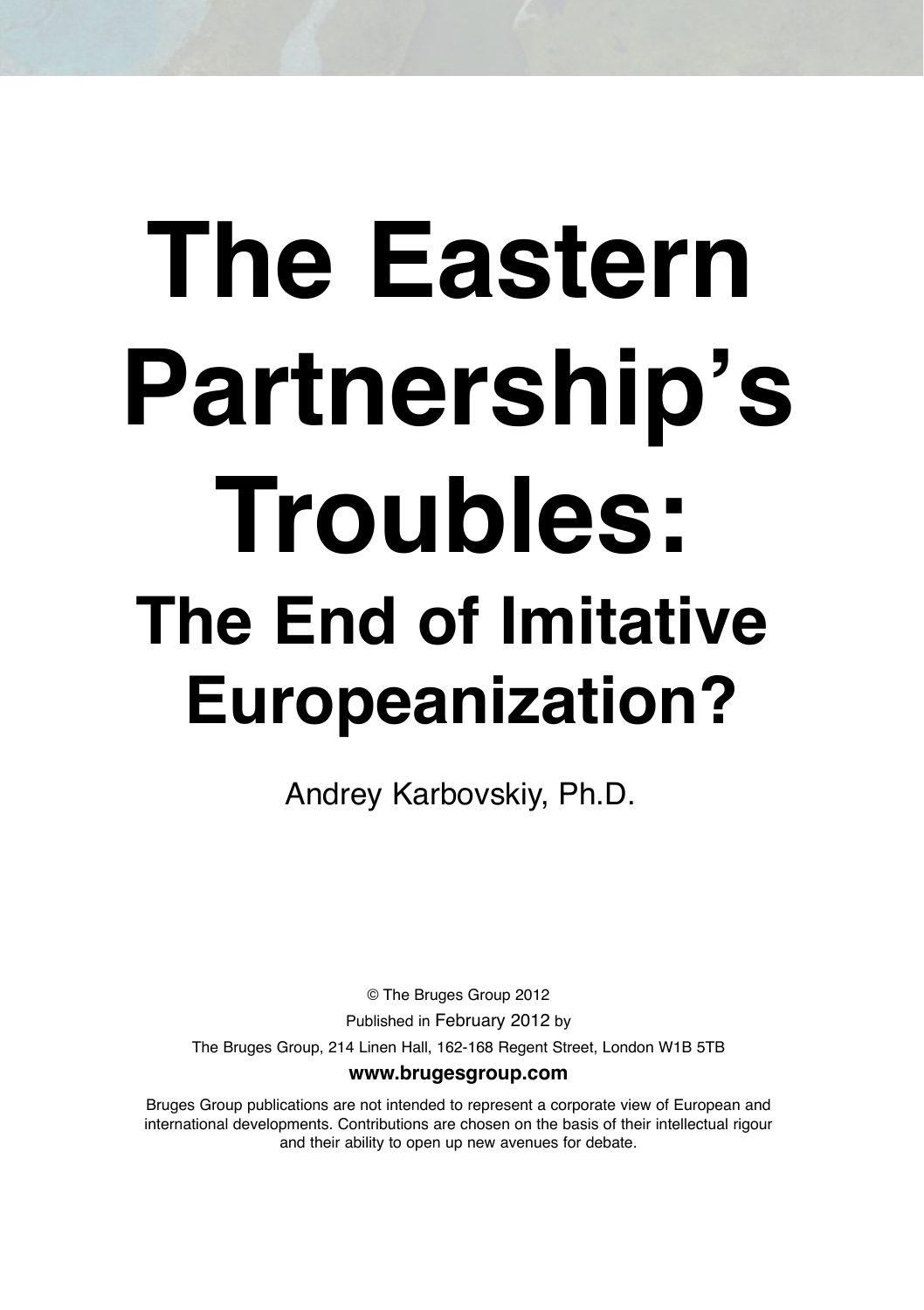#### **The Author**

**Andrey Karbovskiy**, Ph.D. (born 1978) lives in Moscow. He has spent 10 years working in Warsaw. After earning his Ph.D. in History at the Diplomatic Academy (Moscow) he has published several articles about the history of Central Europe. These include *Along the Oder-Neisse Line: The Russians, Poles and Germans in Szczecin (Stettin) in 1945-1956*, published in Moscow in 2007.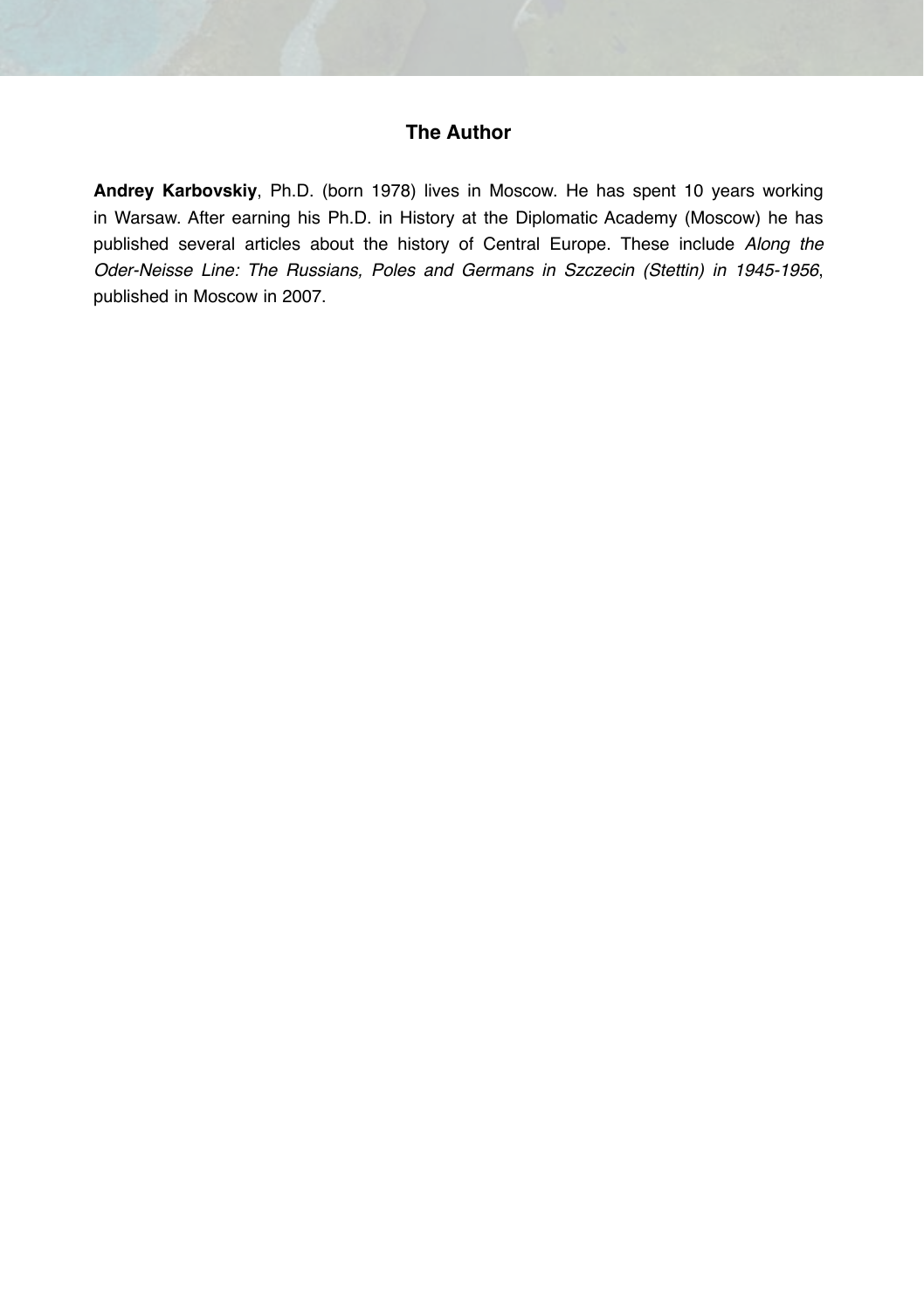## **Table of Contents**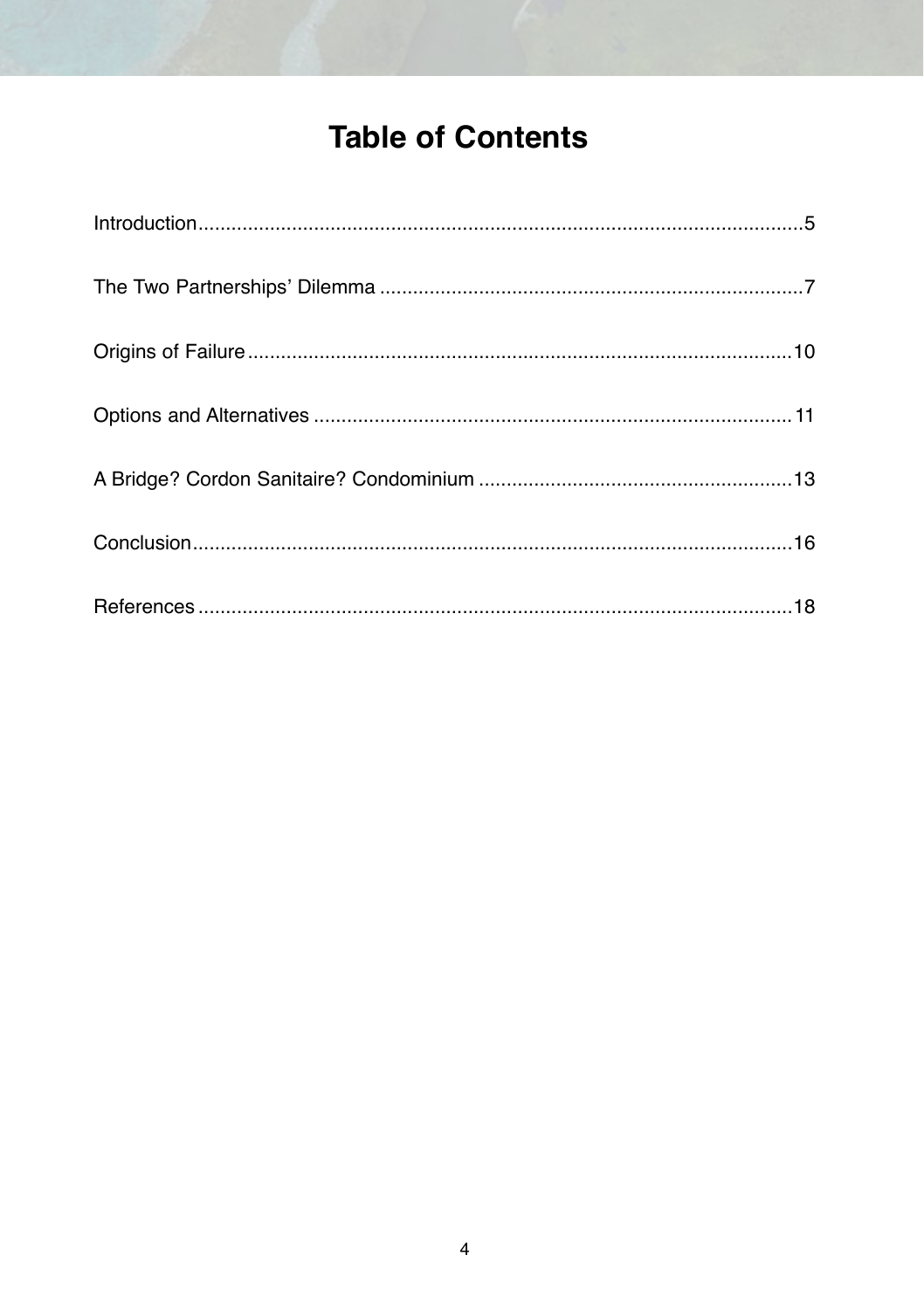## *Introduction*

Successful transformations in the Central European countries and their access to the EU in early 2000s, signing of the Association Agreements and creation of flexible dialogue formats gave a new momentum to the EU. It was a peak of success for the European Union, which for decades has been building its avant-garde, post-national, post-sovereign or post-modern entity – praised as 'more advanced than any actor on the international scene ever'.

This 'cooperative', or, according to José Manuel Barroso, 'the first non-imperial' empire, has constructed a system of concentric circles expanding across the entire globe. There are the European Economic Agreements with the Africa Caribbean and Pacific states, bilateral FTAs concluded with South Africa, Mexico and Chile. In recent years, the EU agreed to negotiate FTAs with Mercosur, ASEAN, India and South Korea (Woolcock 2007, p.2). One of these circles has drawn across the Eastern Europe and Southern Caucasus – today's Commonwealth of Independent States (CIS), which remains a highly priced asset as a geo-political, infrastructural and cultural link between Russia and the rest of Europe.

According to IMF data, the CIS countries economic growth prospects are very favourable and count for 4.3 per cent in 2010 and 4.6 per cent in 2011 (for Russia without CIS: 5.3 per cent in 2010 and 5.2 per cent in 2011) – much higher than the Eurozone growth rate (1.6 per cent in 2010 and 1.4 per cent in 2011). Participating in TRACECA (Transportation Corridor Europe-Caucasus-Asia) and the INOGATE (Interstate Oil and Gas Transport to Europe) projects, the EaP countries are especially valuable as energy suppliers and transporters. Against a background of the Arab revolts, (in)stability of energy supplies, and Germany's decision to stop producing nuclear power by 2022 adopted in May after the Fukushima accident their importance is increasing.

But there is a risk of future marginalization of the region, especially with the lack of clear perspectives of the swift implementation of the Nabucco<sup>1</sup> gas pipeline project

Participants of the project are Austrian OMV, Hungarian MOL, Bulgarian Bulgargaz, Romanian Transgaz, Turkish Botas and German RWE companies, with a 16.67 per cent share each. The main suppliers of gas for the project are considered Azerbaijan, Iraq and Turkmenistan. The EU-backed Nabucco project competes with other pipeline projects such as South Stream to deliver gas from Azerbaijan to Europe. Azerbaijan expects to begin production of the BP PLC (BP)-led Shah Deniz-2 field in 2017.

<sup>1</sup> Nabucco project envisages gas supplies from the Caspian region and the Middle East to the EU countries, bypassing Russia. It will run through Azerbaijan, Georgia, Turkey, Bulgaria, Hungary, Romania and Austria. It is expected to transport about 31 bn cubic meters of gas annually, covering at least 5 per cent of EU demand for gas in 2020.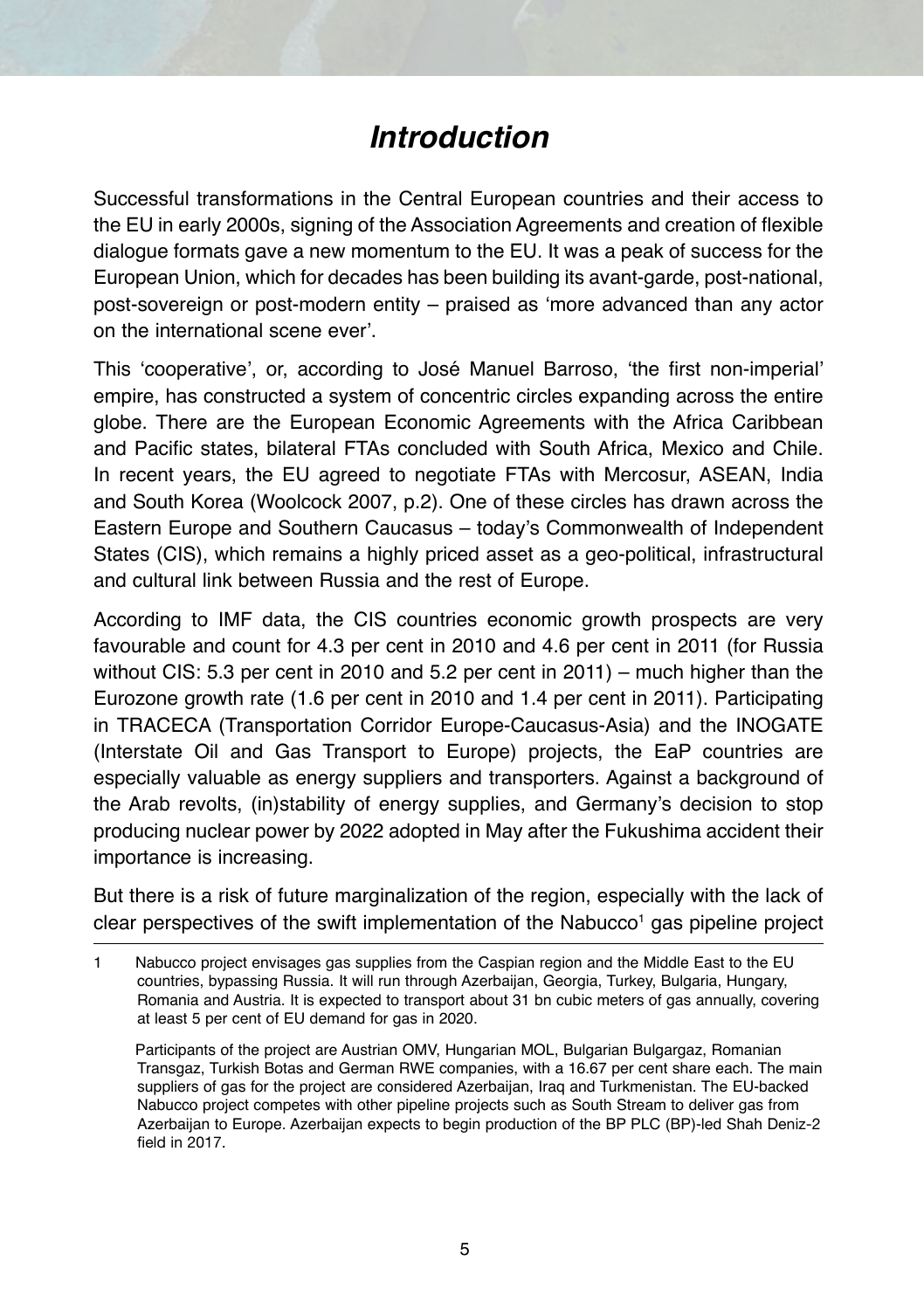as well as the AGRI<sup>2</sup> LNG transportation project, both challenged by its severe rival, Russia-backed South Stream pipeline. So, the goal here was to maintain the outcomes of the Cold War, while transforming the *Intermarium* (or the area between Baltic and Black/Caspian seas) with the help of the EU's *acquis communautaire*.

Nevertheless, the recent EU enlargement waves of 2004 and 2007, the failed referenda in France and the Netherlands in 2005, emerging financial crises in the European periphery have led to a discussion of 'enlargement fatigue' in the European Union. The EU enlargement has hit the brakes, with possible negative consequences for the entire process of the European integration and the membership chances of the Balkan countries, Turkey and the Eastern Europe. It seems that the EU is brutally exposed to the limits of its own capacity to project its 'transformative power' into its neighbourhood, with a new focus on stabilization than value promotion policies.

The global context has also changed in recent years. A general 'reset' of the US-Russia agenda has also relaxed the relations between Russia and Europe – a relationship that lurches from crisis to crisis. The latter has become less competitive and more cooperative. The new situation implicates the need to make a critical overview of the EU's policy toward Eastern Europe. To what extent was it successful? What are the implications of a reset in Russia's relations with the West for the relations between the stakeholders in the region? What is the future agenda for the EU's Eastern policy?

Capacity of the AGRI is expected to be 7 bn cubic metres of natural gas per year, of which 2 bn will be consumed in Romania. The project is expected to cost €4-6bn.

On 13 April 2010, three countries signed a memorandum on implementation of the project and establishment of the project company headquartered in Bucharest.

<sup>2</sup> AGRI (The Azerbaijan-Georgia-Romania-Interconnector) is a proposed project to transport Azerbaijani natural gas to Romania. Natural gas would be transported by the pipeline from Sangachal Terminal in Azerbaijan to the at the Kulevi Terminal at the Georgia's Black Sea coast. In Kulevi, the LNG export terminal would be built. Liquefied natural gas will be transported by tankers to the Constanta in Romania. After regasificaton natural gas will be delivered through the existing gas grid to Romania and other European countries.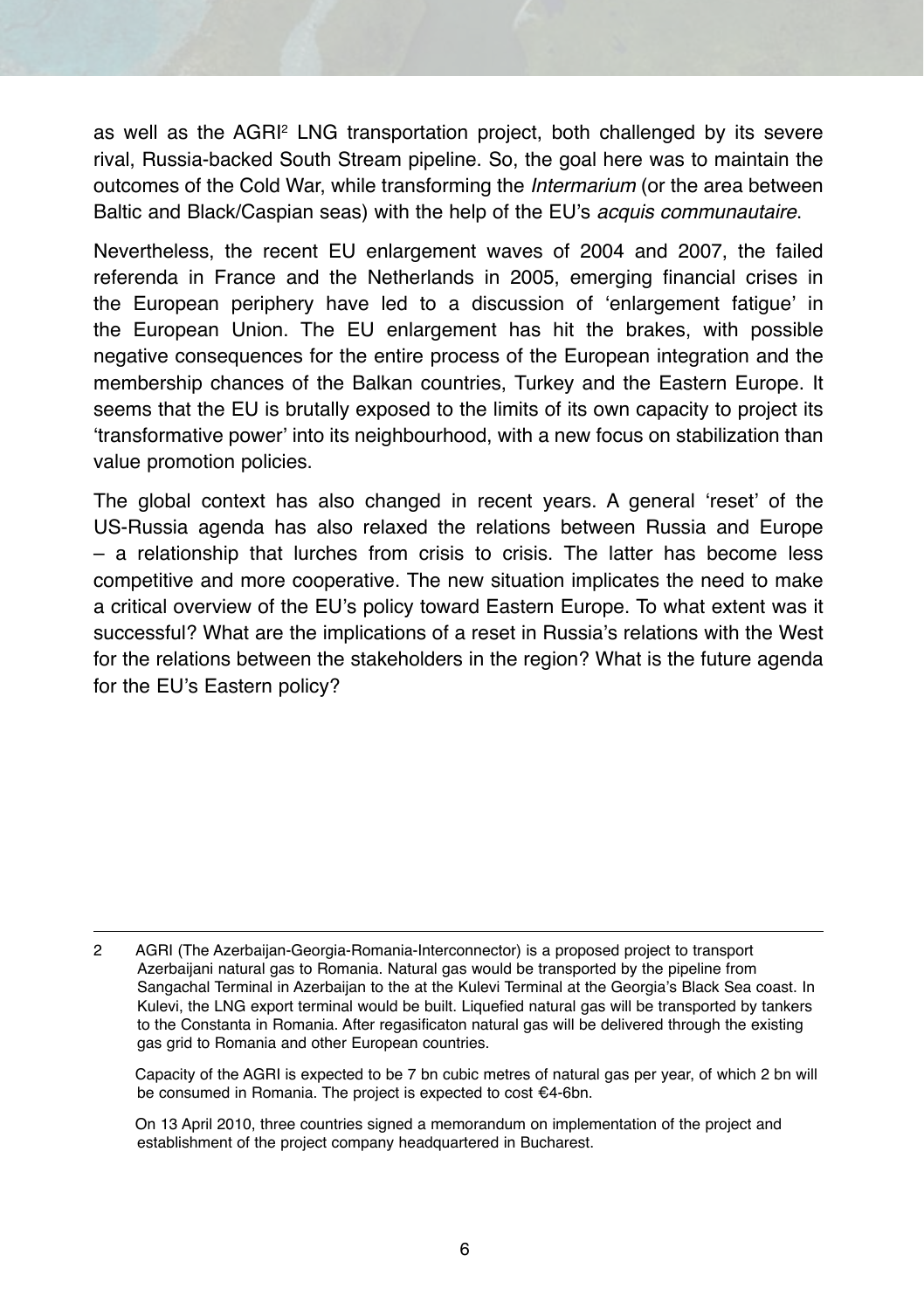#### **The Two Partnerships' Dilemma**

The six post-Soviet nations, Ukraine, Belarus, Moldova, Georgia, Armenia and Azerbaijan, became target countries of the European Neighbourhood Policy (ENP) in 2004-2005. In the wake of the 2008 war in Georgia, the ENP was effectively 'split' into the French-backed Union for the Mediterranean and the Polish-Swedishbacked Eastern Partnership (EaP)<sup>3</sup>. In 2008-2009 the EU's Eastern neighbours were invited to participate in the EaP initiative. However, EU further eastward expansion has been hampered by two long-standing dilemmas. How to transform the Eastern neighbourhood without causing damage to relations with Russia? Another problem was connected with the EU's willingness to promote through the EaP the multilateral dimension of cooperation (something that lacked the ENP). But how to differentiate *'European neighbours'* (Ukraine, Belarus and Moldova) from the *'neighbours of Europe'* (Georgia, Armenia and Azerbaijan) – two groups of countries so dramatically different in their needs, aims, and outlook from one another4 ?

The inauguration summit of the EaP in Prague on May 7, 2009, was held with German Chancellor Angela Merkel the only political heavyweight to attend the event. That clearly demonstrated that not all EU states were enthusiastic about the joint Polish-Swedish Eastern Partnership initiative, launched by ruling center-right coalitions in Poland and Sweden. While France and Spain have been more focused on the Mediterranean region, other 'old' Europeans (Germany and Italy) suspected the Central European members of establishing an implicit policy of counterbalancing Russia and sought to minimize any action that could be perceived as anti-Russian. In their turn, key target countries in the Eastern Eaurope also received gave the EaP that cold shoulder. Ukraine found it insulting to be lumped along with small countries. Georgia, ardently pro-Western, disliked being on the same list with five countries that were hesitant about or even hostile to the values of the Euro-Atlantic alliance.

In the words of Catherine Ashton, 'the Eastern Partnership is about promoting a positive reform agenda leading to closer relations between us. It is deeply practical

<sup>3</sup> The EaP concept comprises four policy platforms (on democracy, good governance and stability; economic integration and convergence with EU policies; energy security; people-to-people contacts).

<sup>4</sup> The then Russian deputy Foreign Minister Vladimir Chizhov characterized that situation as 'an attempt to reduce to the least common denominator groups of countries and individual states that are entirely different in their level of development and that, in addition to this, have different objectives with respect to the EU itself – objectives that are oftentimes incompatible with one another'.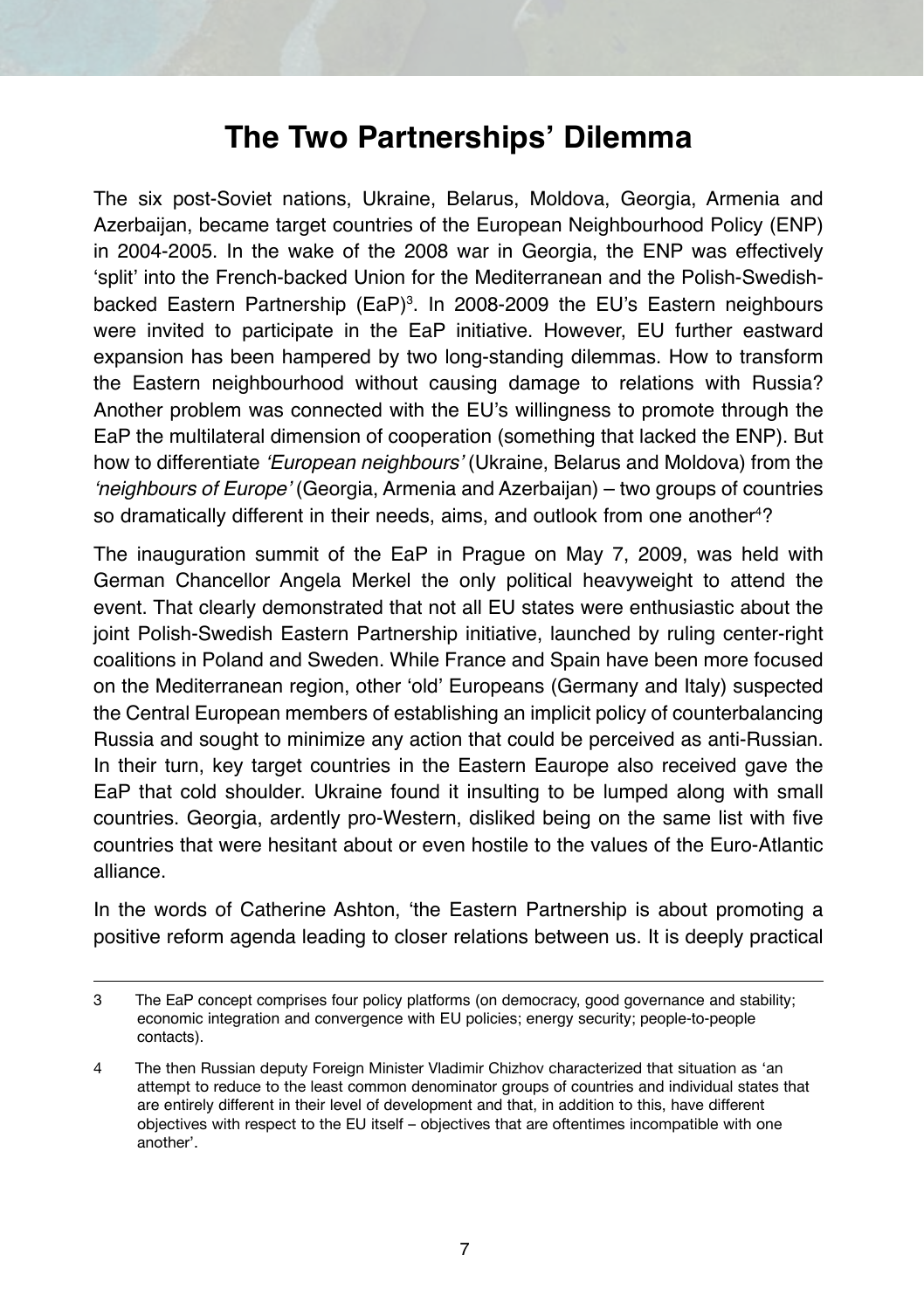and concrete'. What have the EaP countries (not) gained from the participation in the program?

**Money.** The project is financed mainly through the EU contribution already available to the Eastern ENP partners via the European Neighbourhood Policy Instrument (ENPI) for 2007-2013. But the 2007-2013 budget will soon expire in the EU, and this year Brussels is starting to work on the next seven-year EU budget for 2014-2020. So far, the EaP has been financed from the European Neighborhood and Partnership Instrument Fund. The EaP's budget for 2009-13 is €600m, but it is considered a mere drop in the ocean by many.

Financially, 2011 was crucial for the EaP. The EaP leadership was trying to obtain more adequate resources for the initiative, especially for participants that are negotiating an expanded free-trade zone with the EU (meaning Ukraine). However, the European Union has to this point weakened by the GFC and the debt crisis in its periphery. In this situation, Hungary and Poland, the Central European advocates of the EaP (and rotating presidents of the European Council in 2011) had more urgent priorities. They have been clashing over the EU's Cohesion Policy and long-term budget with such countries as France and the UK, which has insisted that the EU budget should be less high. Signs of inefficient use of European money by the Eastern Europeans may be another cause for cutting EaP budget and further marginalizing the entire initiative.

Gaining access to the European *market* might be an attractive goal for the EaP target countries. However, Eastern Europe has surprisingly weak economic ties with the EU. Ukraine, the European Community's largest partner in this region, sends as much as three quarters of its exports to countries other than EU member states. Only in the case of Moldova has the EU has become the biggest trading partner (after 2007 EU accession of Bulgaria and Romania). Furthermore, the slow reorientation of Belarusian, Ukrainian and Moldovan foreign trade from East to West (the greatest success in the past decade has been one in which Western policymakers have played no role) is reversing. By contrast, in the case of Ukraine, exports to the post-Soviet CIS countries grew in 2002-2009 from 25 to 35 per cent (Segura 2010, p.1). The post-Soviet countries remain the principle market for exports of machinery and transportation equipment, which are insufficiently competitive on the European markets but are well-sold in Russia.

For Eastern Europeans, European integration and EU membership is seen as one and the same thing, and the Association Agreement (AA) is seen as the only path that will undoubtedly bring them to it. For the EU, by contrast, 'membership' and 'association' are clearly two separate things. While the AA was becoming more and more of a sacred cow for negotiators in Ukraine and other Eastern European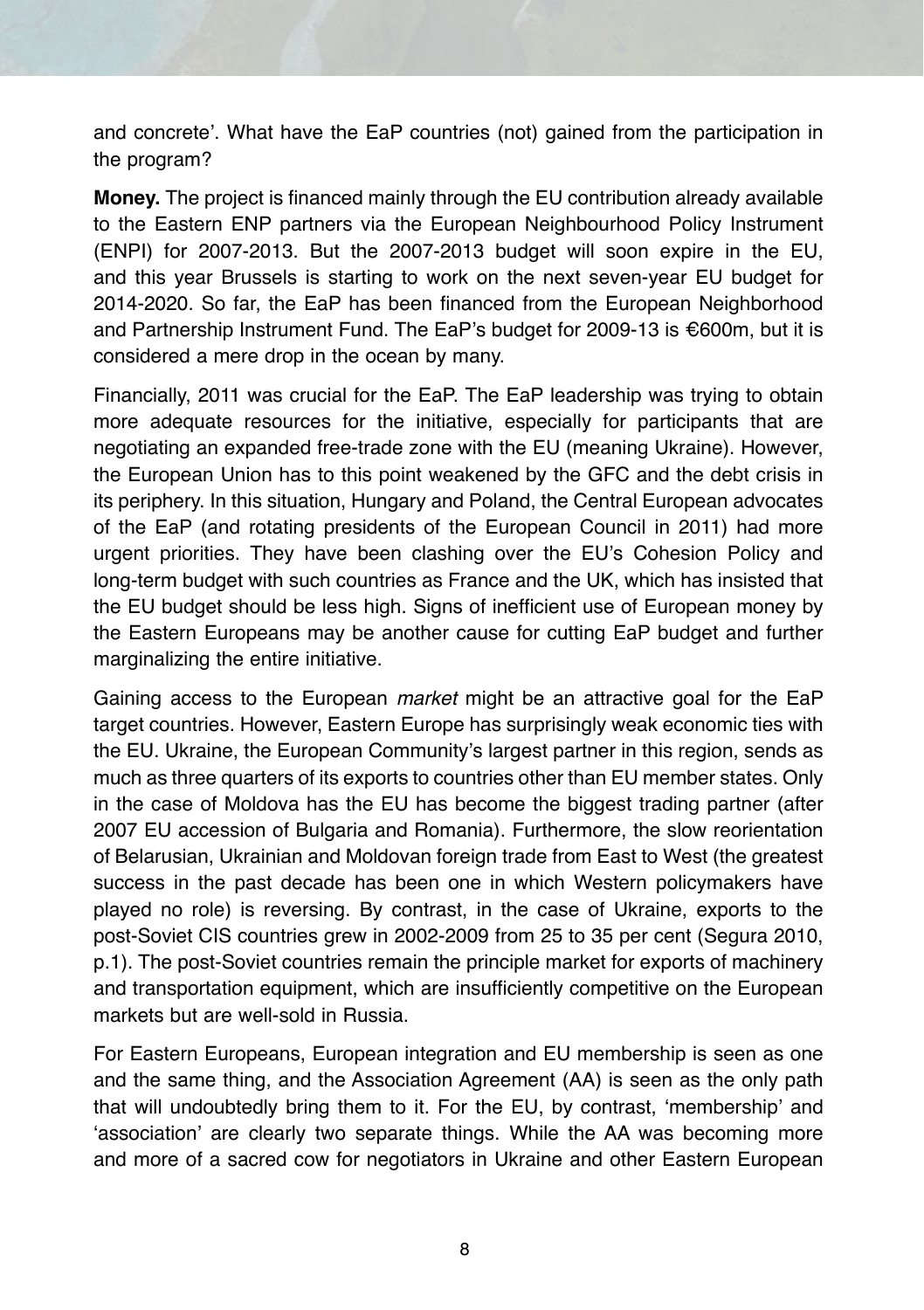countries, it had been only one instrument for approaching the EU that Brussels has been developing with a range of both close and distant countries – such as Mexico, South Africa and Israel<sup>s</sup> (ICPS 2010, p.10). It is important to remember that signing an Association Agreement does not guarantee its ratification by *all* member states.

Although Association Agreements are being drafted (with all countries except Belarus), and negotiations regarding the Deep and Comprehensive Free Trade Area (DCFTA) with Ukraine are on track, problems have emerged right from the very beginning. In negotiations with Ukraine, an acute confrontation has come to sugar, chicken, pork and dairy products. The Prime Minister Mykola Azarov emphasized that quotas on agricultural products offered by the EU to Ukraine are too small. For example, the quota for wheat is to be set at 20,000 tons. This is despite the fact that Ukraine exports about 10-15 million tons annually. The quota for meat and poultry is to be set at  $1,000$  tons, sugar – up to  $15,000$  tons, so that the share of these products on the EU market would account for an insignificant part of a percent.

Negotiations with Kiev have been in place for three years now, and no date of their finalization has yet been given. Under the pretext of the sentencing of ex-prime minister (and the main rival of the present president Yanukovych) Yulia Tymoshenko to seven years in prison, the signing of the Association Agreement was postponed on 19 December 2011. That demonstrated one important thing: the official view from Brussels is that they are not willing to make concessions to their Eastern neighbours. In fact, joining a free trade area with the EU does not carry any such discernible, virtually quantifiable benefits, only the vague feeling of moving one step closer to joining the magic circle of modernity, the inner sanctum of progressive humanity.

The third EU's carrot – *mobility*, or visa liberalization, has also unclear perspective with anti-immigrant parties gaining ground in Europe. At the same time, the Russian labour market remains the most attractive for Ukrainian and other Eastern European workers (i.e., nearly 48 per cent of the money transfers of the Ukrainian workers came from Russia).

This short outlook reflects the ambivalent approach, visible at the start of the EaP and gaining in strength over recent years: while seeking to draw Eastern European countries closer to it, the EU was at the same time taking a defensive approach in an attempt to prevent opening itself up to neighbour countries. The EU was resisting precisely those areas where a move towards the EU was viewed as especially beneficial by most partner states (i.e., the introduction of a visa-free regime, access to the agricultural market, etc.).

<sup>5</sup> The EU currently has the AAs or their equivalents with 25 countries. Another 14 AA are at various phases of the negotiation process (including the one with Ukraine).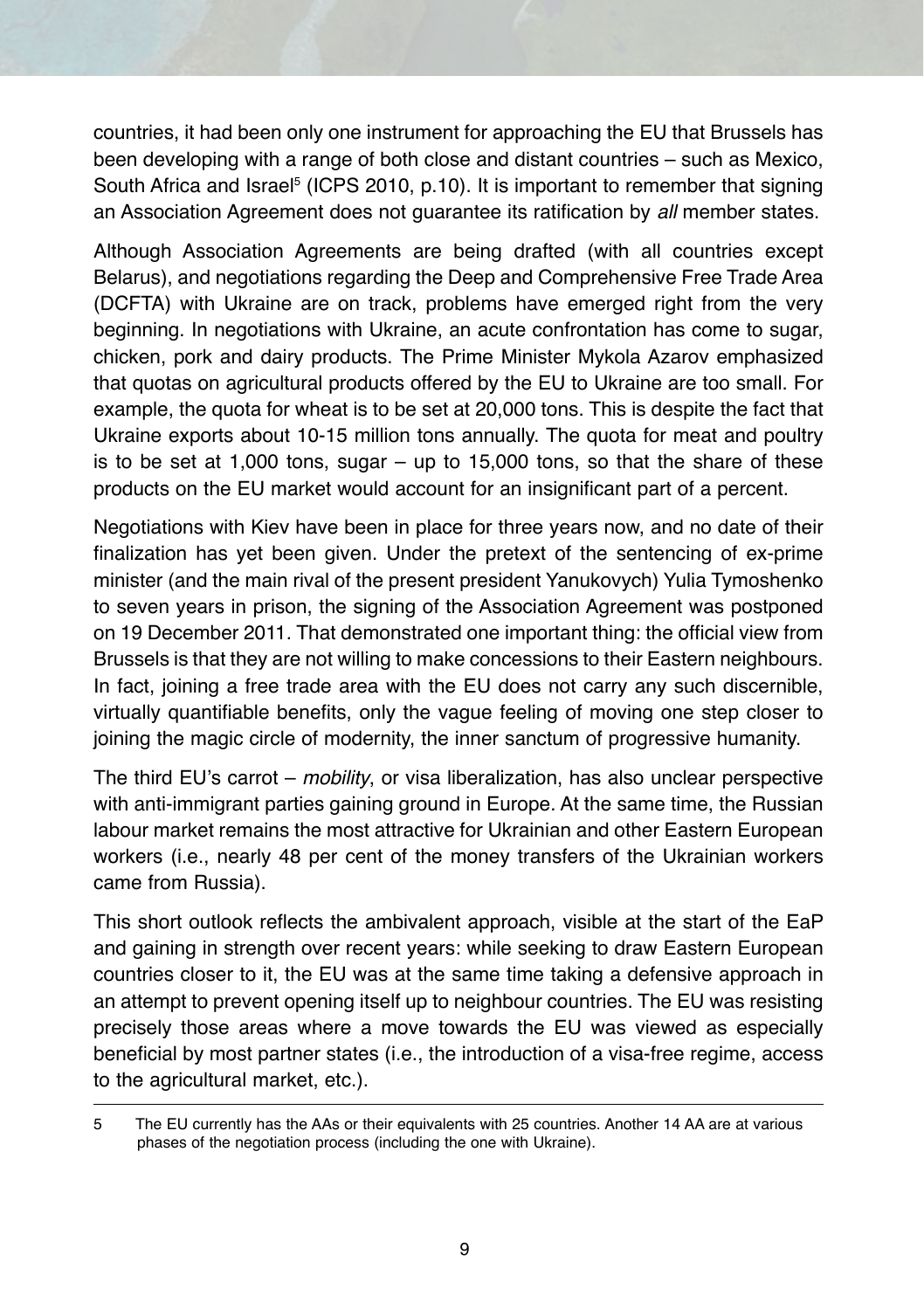## **Origins of Failure**

- **1.** The EaP's troubles are caused by the post-modern nature of the initiative. Promoting the EaP as a policy of soft power, the EU has once again forgotten that soft power can never be separated from the 'harder' policies that would meet the expectations of those wishing to align with it. With a prospect of integration short of full membership, the program is neither enlargement nor foreign policy proper. It is only an instrument for the 'external integration', *approaching* the EU, not *obtaining EU membership*. The EU has been unable to determine clearly the goal which an integration without a membership should seek. Most of the goals set as a part of the Partnership and Co-operation Agreements currently in force – and the Action Plans developed on the basis of those agreements – remain unfulfilled.
- **2.** Due to insidious policies of Brussels, the institutional incapacity of the Eastern European elites to adopt the European standards and weak opposition (which is still a ragtag mix of idealists, has-beens, never-weres), the euro-integration has become 'an endless effort to reach a disappearing horizon' (ICPS 2010, p.9).
- **3.** The fact that the EaP-ENP concept from the very beginning was formulated behind the closed doors promoted an enormous perception gap of the EaP between the EaP countries themselves and the EU.
- **4.** The Europeans need a clear-eyed look at the Eastern partners as the countries that they are, not what the West would like them to be. The EaP, as just an attempt to replicate the experience in Central Europe in toppling Communism and reformism has been a very simplified concept.

The need of a clear-eyed look does not mean that the West should pursue its interests in a mindset of *Realpolitik*, without adherence to human rights and democratic standards. The times have changed. The Eastern Europeans are different from their Central European neighbours of the early 1990s – there is much more grey than there is black and white.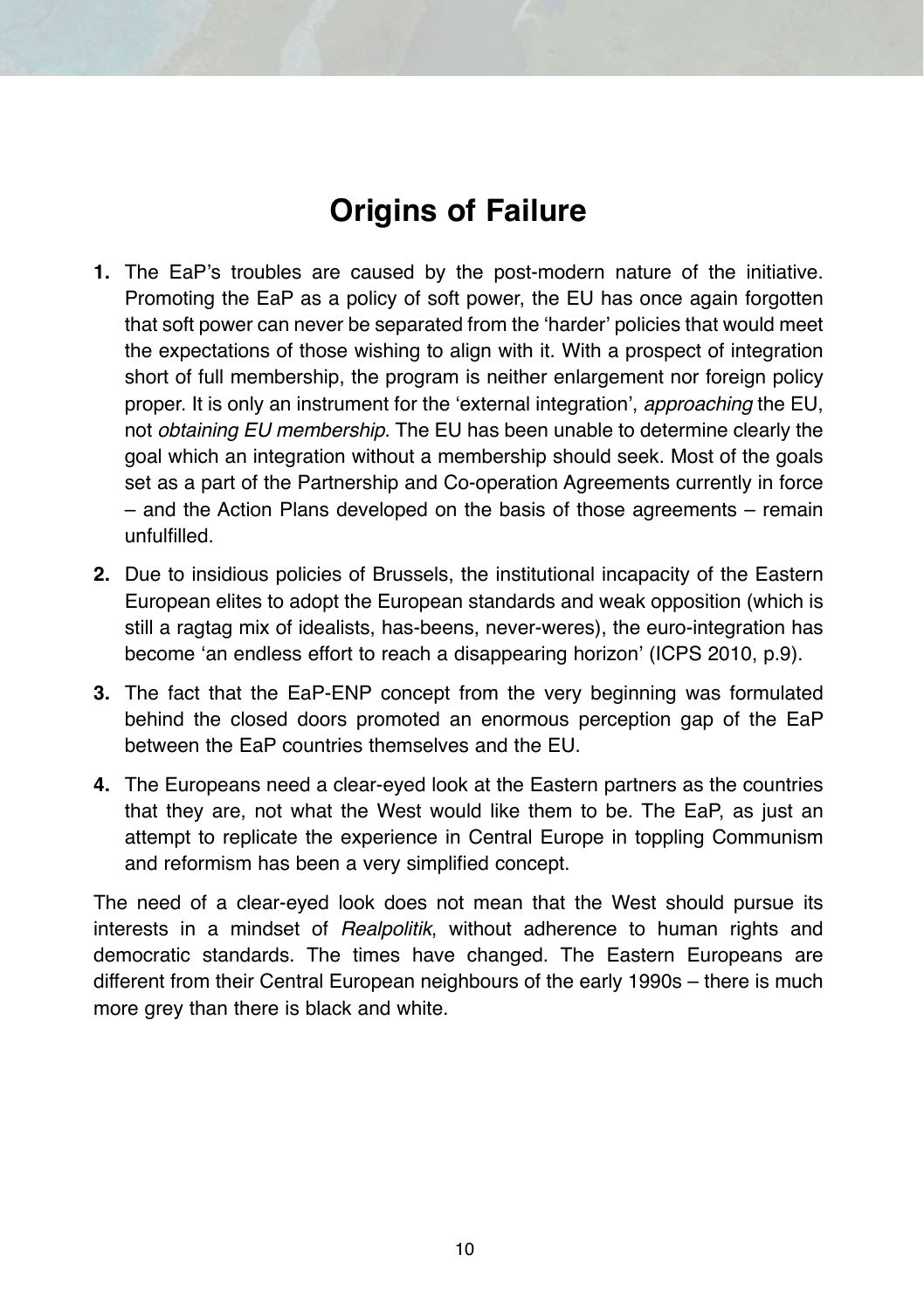### **Options and Alternatives**

Poor economic perspectives of the EaP countries contrast with increasing trade interdependence between the EU and Russia – a country pursuing an active energy and modernization policy. The EU as a whole is Russia's main trading partner, accounting for more than 51 per cent of its overall trade turnover. Half of Russian exports are directed to the EU, the most important investor in Russia with up to 75 per cent of FDI coming from EU member states. For the EU, Russia is its third largest trading partner, accounting for around 9 per cent of overall trade.

In the Russian strategy of cooperation with the EU, the latter is primarily a source of capital, technology and skills, rather than a political or economic model to be imitated. The Partnership for Modernization (PfM), launched at an EU-Russia summit in Rostov-on-Don in June 2010, envisages even more substantial investment by European companies in hi-tech sectors and increased access to Western technology. In December 2010 Moscow and Brussels had drawn up a 'rolling work programme' to identify possible projects for cooperation. By March 2011, Moscow had concluded eight bilateral modernization partnerships with individual EU countries, with another eleven in the pipeline. The EU also sees a 'deep' FTA as a logical continuation of Russia's entry to the WTO.

Whereas the European offer to the post-Soviet nations remains entirely nebulous, Russia proposes real benefits. Participation in the Russia-led Customs Union (CU)6 presumes a reduction of energy prices to the increase of exports to other members (estimated at \$4bn to \$9bn per annum), the cancellation of export duties for oil, and the lowering of gas prices, which would collectively save the country another \$5bn to \$6bn annually, as well as an unimpeded access to a market of some 200 m people that has been growing economically by an average of 7 per cent per annum since 2001 (compared to just 1.5 per cent in the EU through the same period).

Since 2012, the Russia-led integration project has expanded from a customs union into a 165 m-strong common economic space, with talk of an eventual single currency. On 18th November 2011 the Presidents of Belarus, Kazakhstan and Russia signed a declaration on Eurasian economic integration, with the final goal of creating by 2015 a Eurasian economic union. The countries have also signed an

<sup>6</sup> The Customs Union (CU), as a 5th intergovernmental association after NAFTA, EU, ASEAN and MERCOSUR, with total GDP \$1.35 trillion and population 160 m, began in January 2010 with the integration of a common tariff scheme with Russia, Belarus and Kazakhstan. This was followed in July 2010 by the entry into force of the Customs Code, which applies to all three member states. The CU members were planning on creating a Single Economic Space by January 2012 to stretch cooperation between the parties beyond trade.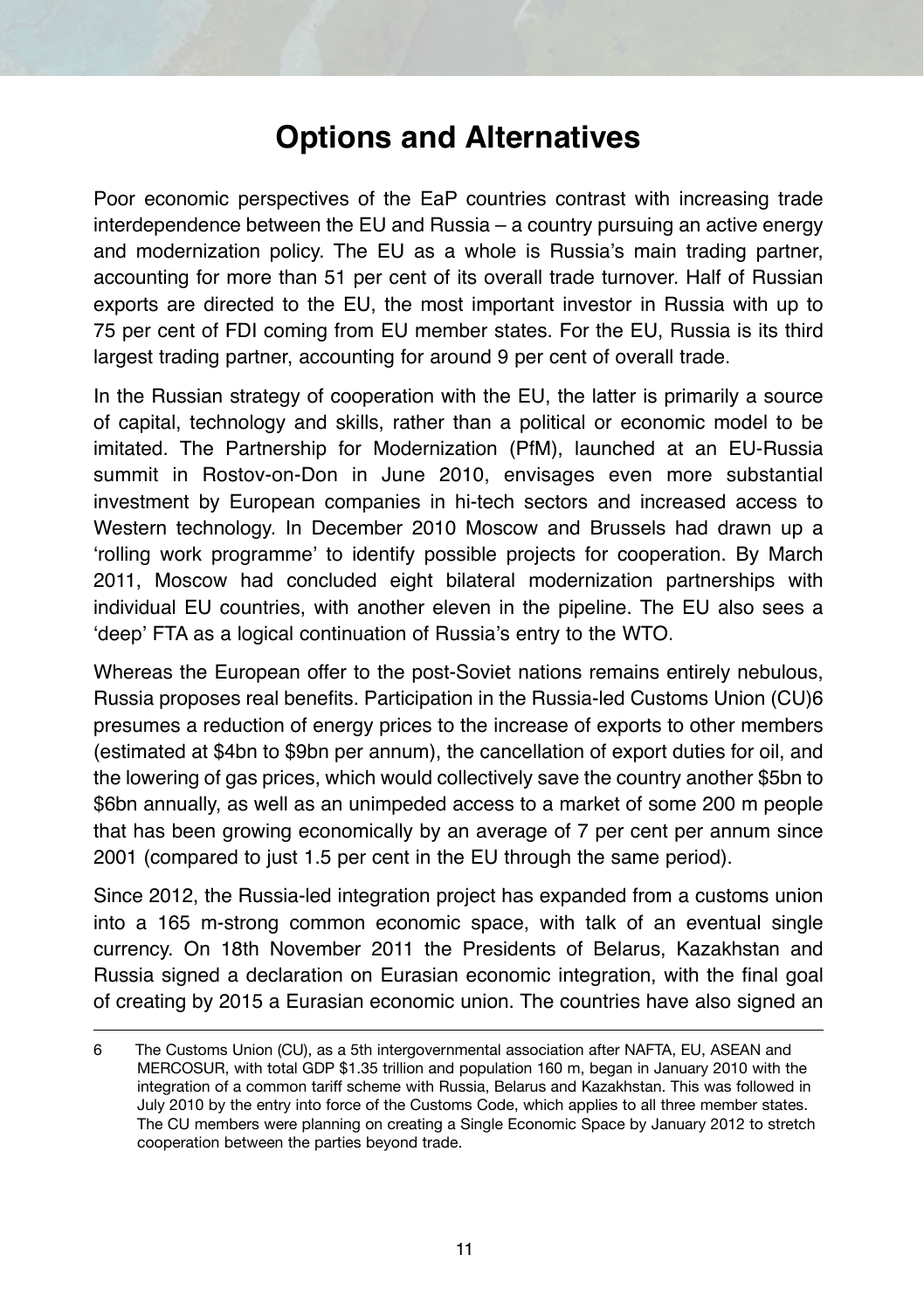agreement on the creation of a Eurasian economic commission, which is to oversee the integration processes. The Russian Government stresses that the integration on the post-Soviet space does not contradict our embedding in the global economy. But the EU views Russia's trade policies with suspicion. Not only European, but also some Russian politicians doubt whether Russia's integration into the CU can easily be combined with the EU-Russia FTA and, consequently, harmonization of many trade rules and product standards between Russia and the EU. Is it possible for Russia to harmonize rules and standards also with its CU partners (Barysch 2011, p.3)? That still remains a question.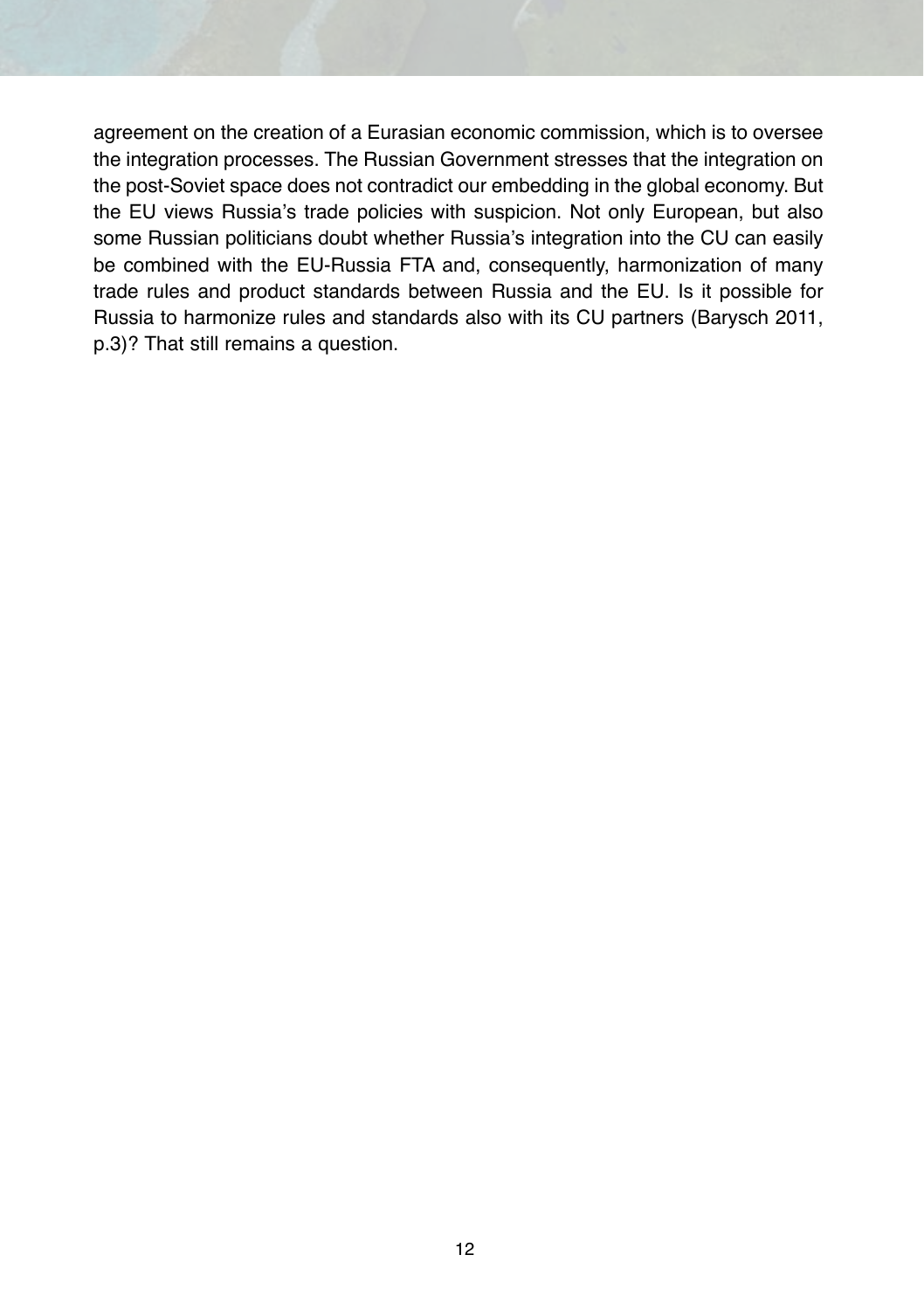## **A Bridge? Cordon sanitaire? Condominium?**

By launching the EaP, Brussels intended to determine the final Eastern borders of the European Community in a 'soft' way (Pełczyńska-Nałęcz 2011). However, the Eastern partners have not been willing to participate in a scenario resembling the policy of the Roman Empire 'to get barbarians to guard its own borders' (ICPS 2010, p.7). At the same time, attempts to install the Eastern European countries as a buffer zone or a series of satellite-states protecting against a threat located beyond (Russia) have become a bone of contention in the EU's relations with Moscow.

Against the background of a deadlock in the Eastern Europe and enlargement fatigue, the EU has staked upon new EU-Russia initiatives, such as security cooperation, a joint energy road map and a modernization partnership has also gained a rapid momentum. In November 2010, Russian Prime Minister Vladimir Putin envisioned establishment of a Russian-EU FTA 'from Lisbon to Vladivostok', as 'a unified continental market with a capacity worth trillions of euros'. Russia is again recognized as a 'privileged partner' of the Union7 . The EU-Russia work program adopted in December 2010 contains dozens of potential areas at cooperation from student exchanges to space technology. Some analysts point out to attempts of cooperation between the EU and Russia over Nagorno-Karabakh and Transnistria, as well as 'the willingness of President Medvedev to extend basic European normative approaches to Libya that could perhaps serve as a promising step in the right direction' (Makarychev and Sergunin 2011, p.4) $^8$ .

While the big players decide on the format of their cooperation, the recent events demonstrate that the poorer and more dismanaged a country is, the easer it can be targeted by a predator. A deteriorating economic situation, deficient democracy, nostalgia for "law and order" and serious mutual political disagreements can be used as a pretext for intervention from outside. In **Ukraine,** one of the poorest

<sup>7</sup> In words by Günther Verheugen, the EU and Russia are "major international players working together on numerous international issues, including on regional ones in areas which are close to both of us".

<sup>8</sup> In the aftermath of the US-Russian talks on March 9, 2011, the Kremlin decided to refrain during the voting on UN Security Council resolution 1973 on a no-fly zone over Libya, receiving the U.S. support of Russia's accession to the WTO and modernization policy.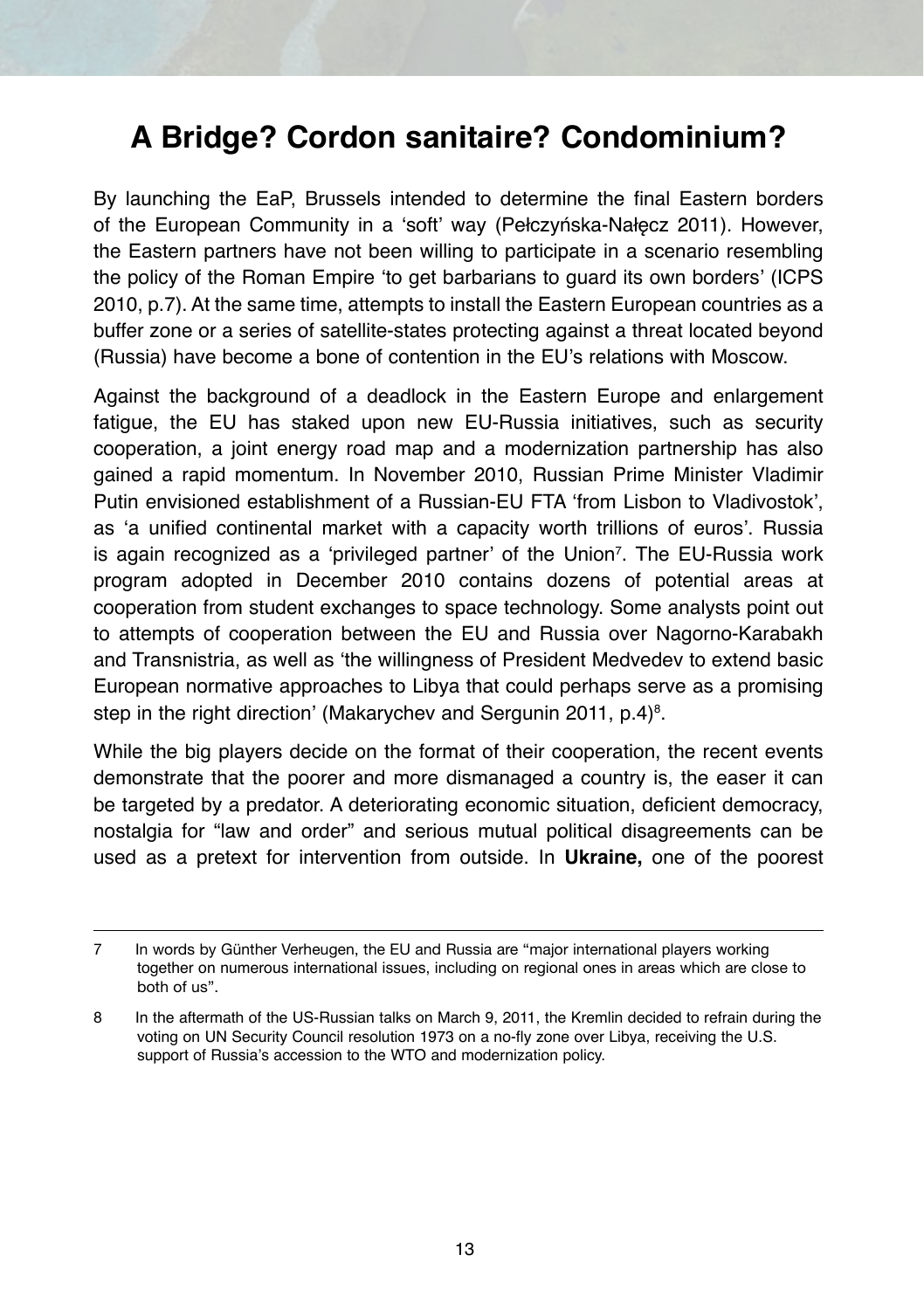countries in Europe9 (often marked as an 'immobile state'), political stasis leads to rising influence of extremist Party Svoboda in the western districts, with a possible split between pro-Russian Eastern and nationalist Western part of the country. In **Moldova** in May 2011 tens of thousands of Communist supporters protested demanding the resignation of the incumbent government formed by the "EU integration alliance", as 'totally incapable of managing the country'. In effect of the currency crisis in **Belarus**, the Belarussian Ruble was devalued by 36%. As most of the deals and wages in Belarus depend on the currency exchange rate, the devaluation meant bankruptcy of hundreds of businesses, triggering shortages of some important goods.

The current developments will inevitably lead to compromises between the 'big players'. **Moldova** may be chosen to play the role of a 'success story' within the EaP countries<sup>10</sup>, while Belarus keeps balancing on the verge of takeover<sup>11</sup>. The most difficult case is **Ukraine**, which can become a real battleground between the EU and Russia. This moment, Ukraine's leadership, being promised huge trade benefits if the country joined one of the competitive projects (Russia-led Customs Union vs. free-trade zone with the EU), sends confusing messages to Moscow and Brussels. With an understanding that any trade war with Russia would ruin the Ukrainian economy and lead to the degradation of Ukraine's industrial base, Ukraine is ready to sign a unified agreement on a FTZ with the CIS. At the same time, having already secured significant benefits from Russia, Kiev is attempting to extract further concessions from Moscow, while hoping to increase its leverage over Brussels. To date, Ukrainians have refused Moscow's offer of a full-fledged membership in the Customs Union. Instead, Kiev has proposed to cooperate with the union on the basis of the privileged '3+1' arrangement.

<sup>9</sup> According to the IMF, Ukraine's per capita GDP (at the market exchange rate) in 2010 stood at a mere \$3,000, compared with \$12,300 in neighboring Poland, \$10,437 in Russia and \$5,800 in Belarus; even Albania was richer according to this measure, with \$3,677.

<sup>10</sup> The Romanian mass-media reported that the US and Russia have already agreed to disengage from Transnistria the Russian armies, to compel unrecognized republic to be a part of Moldova and to create conditions for occurrence of Moldova in EU – possibly, as a part of Romania. The Russians owning in the Transnistrian Moldovan Republic large business, are ready to merge republic with Moldova in exchange for economic preferences of the European Union.

<sup>11</sup> As a price for a \$3bn bailout for Belarus, Russia seeks to impose a devaluation of the Belorussian Ruble (probably by 40 per cent) and a harsh privatization program (which could bring \$7.5bn to \$9bn by 2014). Moscow will have its eye on valuable assets – including oil refineries, the gas pipeline system network operator Beltransgaz (which transships Russian gas to Europe), its main mobile phone provider and its potash production complex. Nevertheless, Lukashenko has warned Russia that Belarus will not sell off state assets cheaply.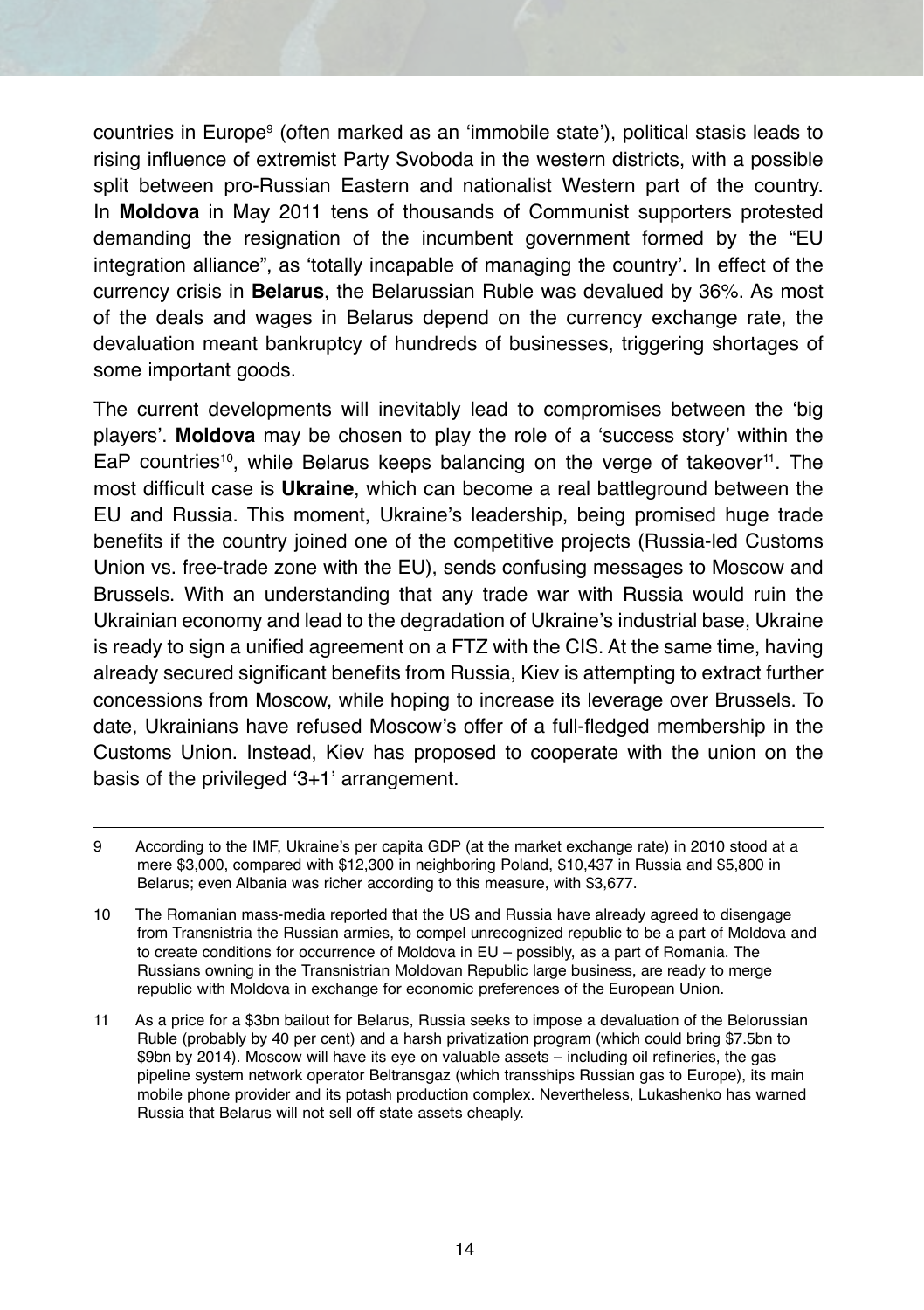Understanding a need of a deal over their common neighbourhood, Brussels and Moscow have established new dialogue formats, such as the Meseberg initiative. However, the EU-Russian cooperation in the Eastern Europe and Southern Caucasus has limits, when we talk about countries with more stable political regimes. In February 2011, **Azerbaijan** has been even shown by the *Wall Street Journal* as a country with a high revolt probability. Despite that, the Baku authorities have managed to retain control over the situation and disperse the Islamist rallies on 12th March. Also **Belarusian** president Lukashenka continues his policy despite the increasing pressure from both the West and Russia and a perspective of the country's financial collapse<sup>12</sup>.

<sup>12</sup> Interestingly, that in some cases Minsk regards China as a potential counter-balance to save the current political regime. The China-Russia competition on control over Belarusian companies (Belaruskali) comes as Belarus seeks aid from the IMF, after having faced a severe currency crisis earlier this year.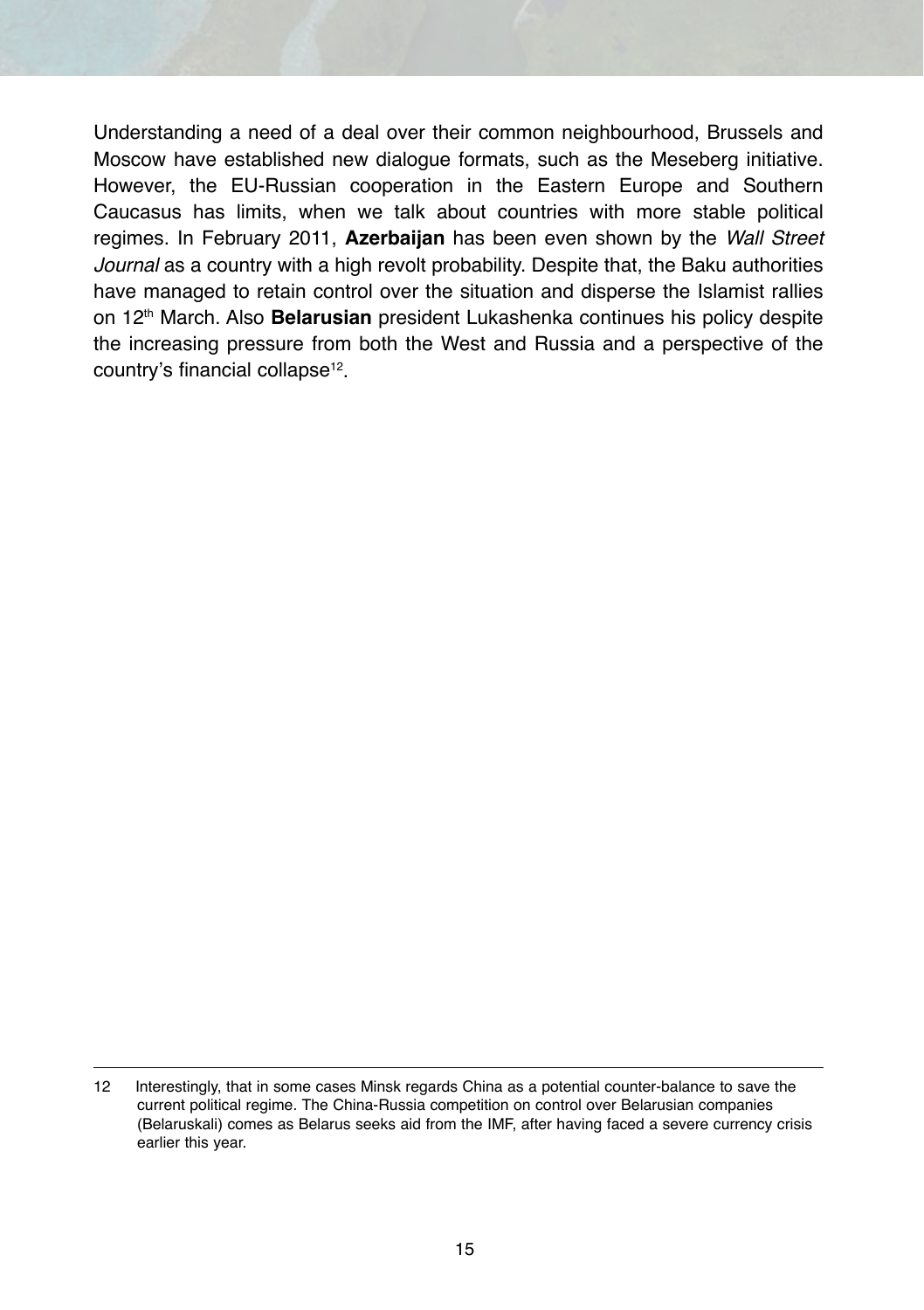#### **Conclusions**

Back in 2009, Polish Foreign Minister Radoslaw Sikorski said that the EaP's efficiency would become evident only in 2015-2016 when the EU's policy would start yielding its first results. But it has become evident now, that the EaP ends up weakening, rather than strengthening the transformative potential of Europe.

The wave of criticism toward the EaP is dramatic. "Recent events and the results of the review have shown that EU support to political reforms in neighbouring countries has met with limited results", said an EU policy review issued in May 2011. In words of the spokesman of the Foreign Ministry of Belarus, "The Eastern Partnership is emasculating and losing its appeal today. Earlier, the Ambassador of Ukraine to the EU Konstantin Eliseev said that "Unfortunately, 7 years of the European Neighbourhood Policy proved insufficient involvement the EU. We talked and met a lot, but as a result, we have the economic downturn, Belarus, Tunisia and Egypt. We are stuck in the Middle East and South Caucasus".

Even Central European proponents of the EaP changed their attitude towards their flagship project. The Hungarians, preoccupied by the budget debate and future cohesion policy rescheduled the EaP summit off their EU's rotating presidency. Poland, in its turn, instead of accusing Russia of revisionism and "pursuing a 19th-century agenda with 21st-century tactics and methods", seeks the Kremlin's participation in the Group of Friends of the EaP.

The EU is loosing its own sense of direction. When it focuses on the modernization partnership with Russia and does not see integration with its Eastern neighbours as an issue important enough to warrant investing significant resources in this process, there can be only one result – a policy of evasion. Both the EU and its Eastern partners are merely imitating an integration process, playing this game without focusing on achieving the goal and without any hope of implementing it  $-$ Brussels in order to avoid an evident failure and cover up its weakness, and Eastern European countries in order to exploit this process for domestic political reasons and in relations with Russia. Such 'cooperation' in many aspects merely replicates the Russian-Belarusian Union – With a nice budget, no accountability and the right to grant useful tariff and customs exemptions, it was first and foremost a boondoggle for corrupt officials (Lucas 2011).

All that sends a bad message for the Eastern European nations, which will pay a high price for such a policy. Being exporters with a low added value, little noticed high-tech markets, they will become nearly unpromising partners for regional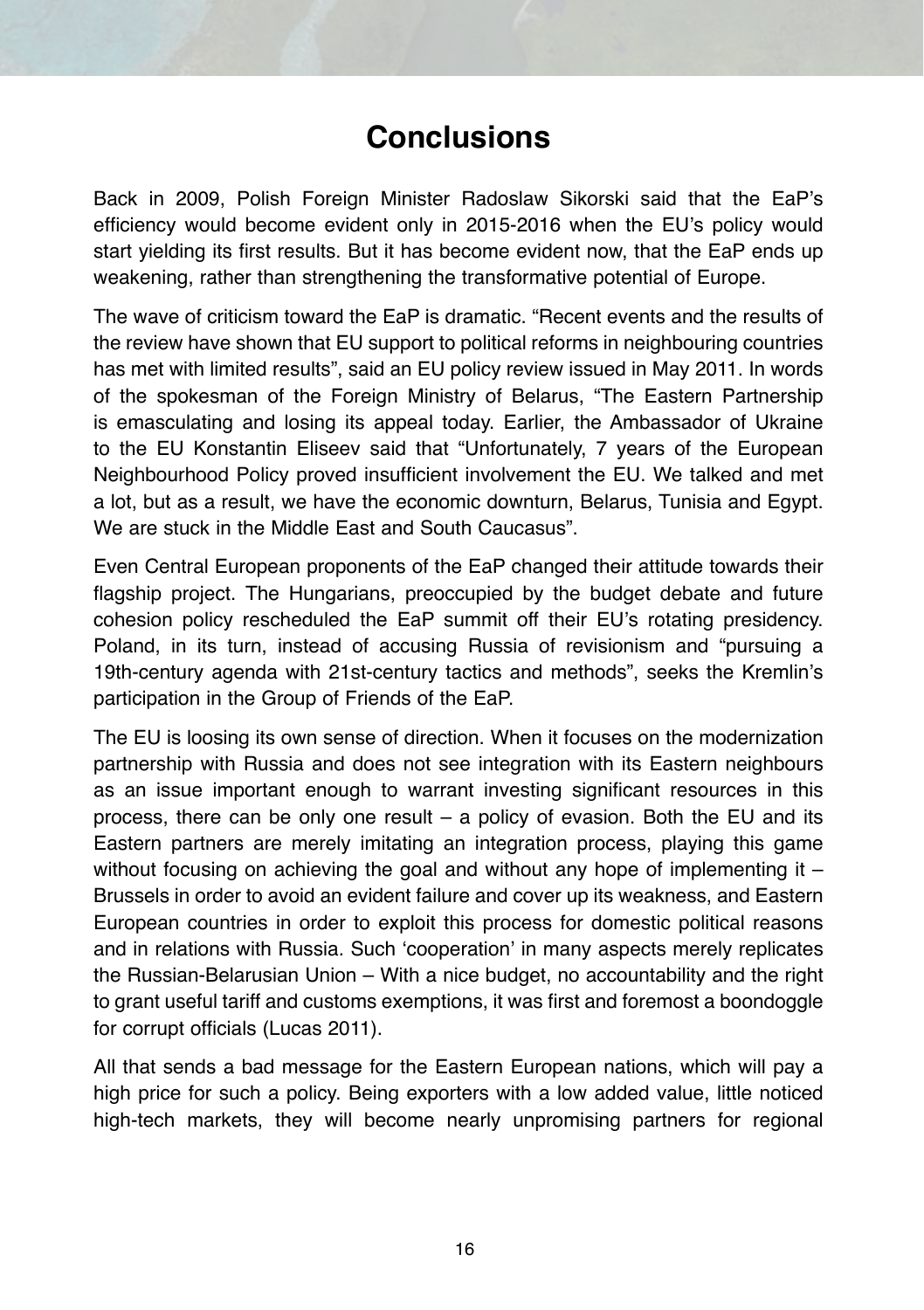integration both in the West and East alike, if no modernization (both in political governance and economy) is undertaken.

The EU should focus on pragmatism and small steps, if a more strategic and deep-rooted relationship looks unlikely for the time being. Taking into account the current weakness and fragmentation of Europe, there is an urgent need for active engagement of other regional formats such as the Visegrad group, EFTA and the Central European Initiative. Otherwise, the Eastern Europe and the Southern Caucasus nations, disappointed with an idea of democracy and tempted by enlightened authoritarianism, will remain a collection of countries being in the middle of a trend towards authoritarian consolidation with centralized, non-competitive and corrupt politics, dysfunctional institutions and polarized societies.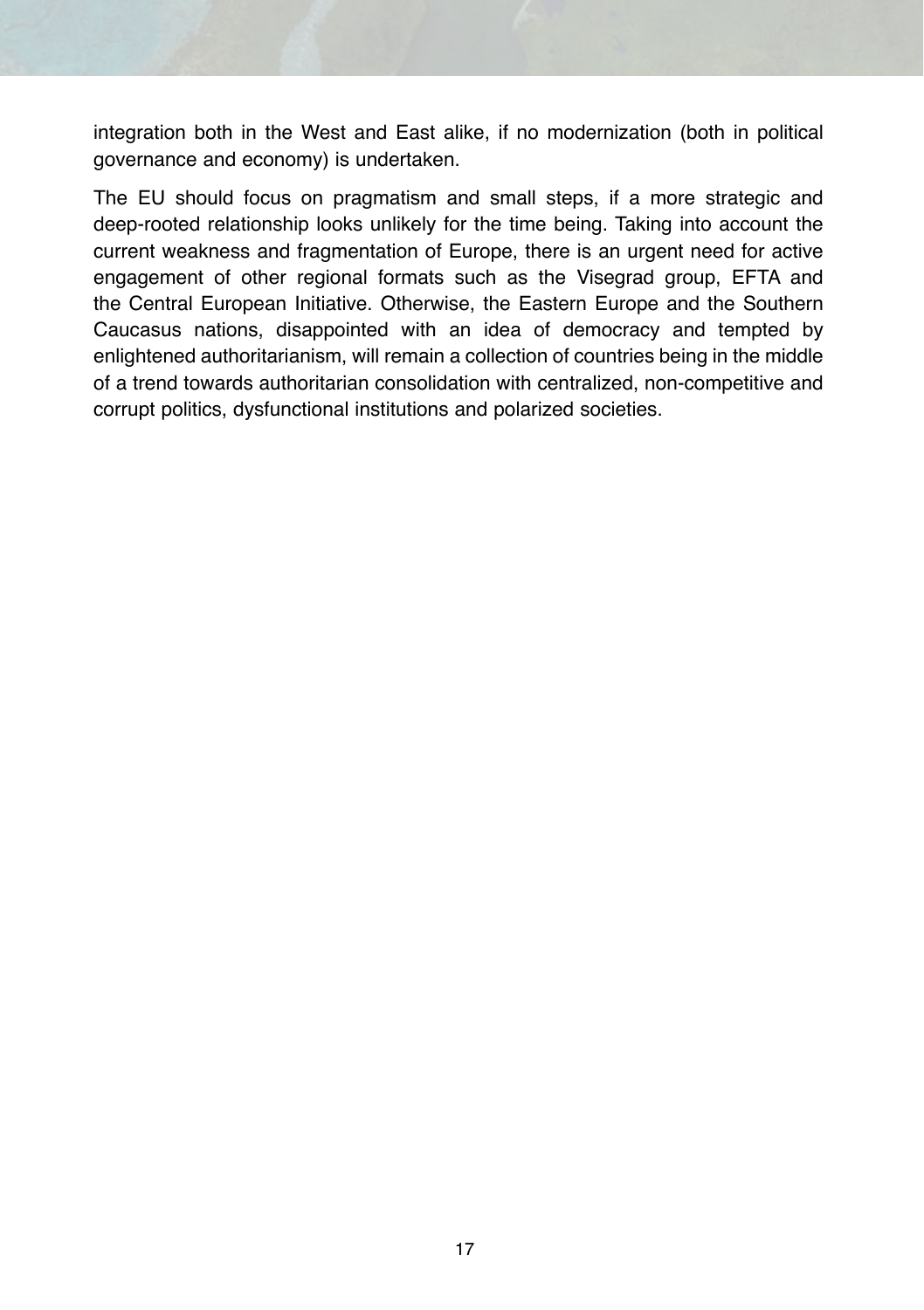### **References**

Alieva, L., 2011a. Azerbaijan and Eastern Partnership: partnership through empowerment. 31 January [online]. Available at: http://eurodialogue.org/Azerbaijanand-Eastern-Partnership-partnership-through-empowerment [Accessed 25 May 2011].

Alieva, L., 2011b. The impact of Arab revolts on Azerbaijan's political scene. 27 April [online]. Available at: http://www.easternpartnership.org/publication/politics/2011- 04-27/impact-arab-revolts-azerbaijan-s-political-scene [Accessed 25 May 2011].

Ashton, Catherine, 2011. Remarks by Catherine Ashton EU High Representative for Foreign Affairs and Security Policy and Vice President of the European Commission after the Extended Ministerial meeting on Eastern Partnership. Bratislava, 3 March 2011. A 085-11 [online]. Available at: http://www.consilium.europa.eu/uedocs/cms\_ data/docs/pressdata/EN/foraff/119588.pdf [Accessed 24 April 2011].

Aslund, A., 2011. Lukashenko Digs Belarus' Grave. The Moscow Times. 26 May.

BBC, 2009. Independent International Fact-Finding Mission on the Conflict in Georgia. Report [online]. Available at: http://news.bbc.co.uk/2/shared/bsp/hi/ pdfs/30\_09\_09\_iiffmgc\_report.pdf [Accessed 17 May 2011].

Bindi, F., 2010. European Union Foreign Policy: a Historical Overview. In: F.Bindi, ed. *The Foreign Policy of the European Union. Assessing Europe's Role in the World.* Washington, D.C.: Brookings Institution Press, pp.13-40.

Bindi, F. and Angelescu I., 2010. Introduction. In: F.Bindi, ed. *The Foreign Policy of the European Union. Assessing Europe's Role in the World*. Washington, D.C.: Brookings Institution Press, pp.1-9.

Bindi, F and Shapiro, J., 2010. EU Foreign Policy: Myth or Reality? In: F.Bindi, ed. *The Foreign Policy of the European Union. Assessing Europe's Role in the World.*  Washington, D.C.: Brookings Institution Press, pp.339-348.

Christiansen, T., 2005. Constitutionalising the European Union, Constructing EU Borders. In: Browning, C.S., ed., 2005. Remaking Europe in the margins: Northern Europe after the enlargements. Hampshire: Ashgate Publishing Limited, pp.69-84.

Cienski, J., 2011. Putin offers Belarus \$3bn rescue to aid reform. Financial Times, 20 May. P.4.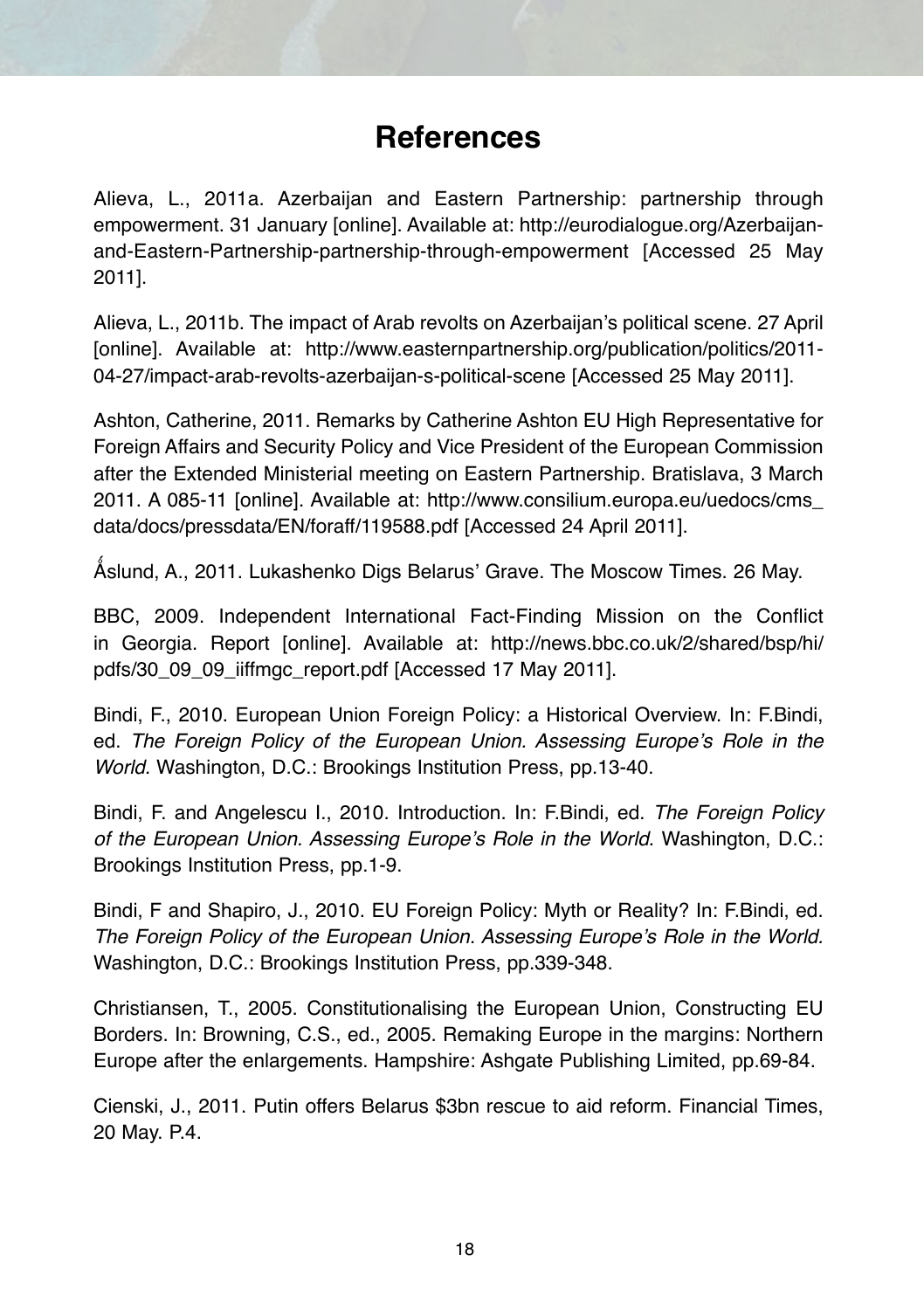Chizhov, V., 2004. European Union: A Partnership Strategy, International Affairs, Vol.50, No 6, p.85.

Cianciara, Agnieszka, 2009. The Union for the Mediterranean and the Eastern Partnership: Perspectives from Poland, Czech Republic and Hungary. Report of the Institute of Public Affairs. [online]. Available at: http://www.euromesco.net/media/ UfM-EaP\_Cianciara.pdf [Accessed 5 May 2011].

Cooper, R., 2003. The Breaking of Nations, Atlantics Books: London.

Eastern Europe and Central Asia. Meeting doc. 335/10. REV 2. *Implementation of the Eastern Partnership: Report to the meeting of Foreign Affairs Ministers, December 13, 2010* [online]. Available at: http://www.eeas.europa.eu/eastern/docs/ eap\_meeting\_foreign\_affairs\_131210\_en.pdf [Accessed 28 February 2011].

Emerson, M., 2005. EU-Russia. Four Common Spaces and the Proliferation of the Fuzzy. CEPS Policy Brief. No.71, 1 May. [online]. Available at: http://www.ceps.eu/ system/files/book/1224.pdf [Accessed 12 March 2011].

Emerson, M., 2006. Introduction. In: M.Emerson, ed. *The Elephant and the Bear Try Again. Options for a New Agreement between the EU and Russia. Brussels:* Centre for European Policy Studies [online]. Available at: http://www.ceps.eu/system/files/ book/1402.pdf [Accessed 12 March 2011].

Europa 2010. EU launches negotiations on Association Agreements with Armenia, Azerbaijan and Georgia. Press release IP/10/955. Brussels, 15 July [online]. Available at: http://europa.eu/rapid/pressReleasesAction.do?reference=IP/10/955 [Accessed 25 May 2011].

Gorshenin Institute, 2011. "Setting up Free Trade Zone with Europe or Joining Customs Union with Russia: what Brings Ukraine more Benefit?" – Round Table. 18 April [online]. Available at: http://gpf-europe.com/upload/iblock/549/round\_ table\_%2013\_eng.pdf [Accessed 27 May 2011].

Hubenko, D., 2011. Blind Alley in the East. "Ukrainian Week", 27 April. [online]. Available at: http://ukrainianweek.com/World/21537 [Accessed 14 May 2011].

Ifversen, J., Kølvraa, Ch., 2007. European Neighbourhood Policy as Identity Politics. Paper to be presented at the EUSA Tenth Biennial International Conference. Montreal, Canada, May 17-19, 2007 [online]. Available at: http://aei.pitt.edu/7915/1/ ifversen-j-12b.pdf [Accessed 22 May 2011].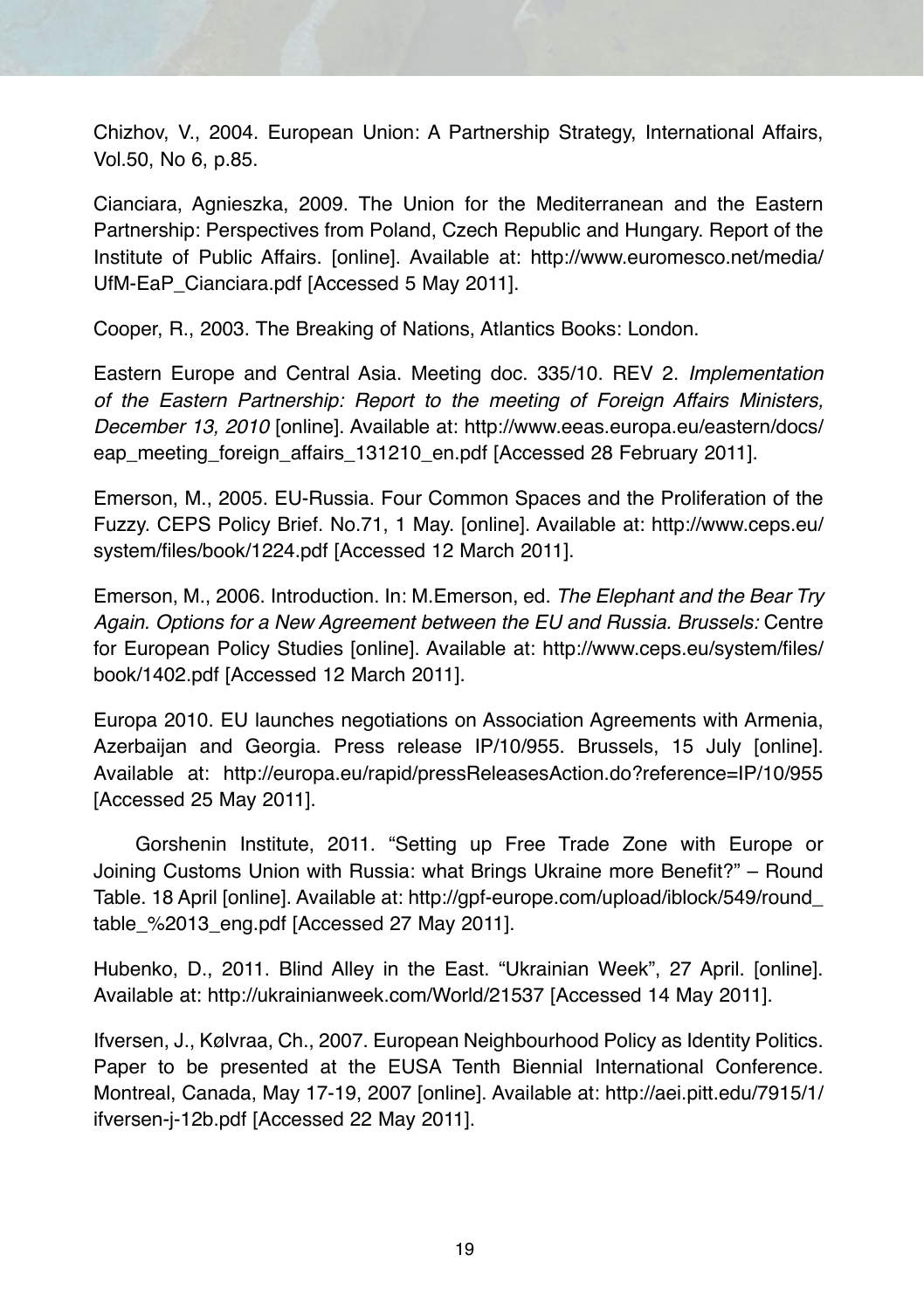International Centre for Policy Studies (ICPS), 2010. Inside Ukraine, #11. Eurointegration: Reset [online]. Available at: http://www.icps.com.ua/files/ articles/60/42/Inside\_Ukraine\_ENG\_11.pdf [Accessed 19 May 2011].

Kozachenko, Alex, 2011. European Union vs. Ukraine: who and how does plan to dispossess of land of Ukrainian villager [online]. Available at: http://ukrainianopinion. com/european-union-vs-ukraine-who-and-how-does-plan-to-dispossess-of-land-ofukrainian-villager/ [Accessed 10 May 2011].

Kramar, O., 2011. Economic Takeover [online]. Available at: http://ukrainianweek. com/Politics/21536 [Accessed 28 May 2011].

Kyiv Post 2011. Azarov: Kyiv hopes to sign CIS free trade agreement in May. 17 February [online]. Available at: http://www.kyivpost.com/news/nation/detail/97419/ [Accessed 9 March 2011].

Leonard, M., 2005. Why Europe will run the 21st century, Fourth Estate: London.

Lucas, E., 2011. What the West Gets Wrong About Belarus [online]. Available at: http://www.rferl.org/content/belarus\_commentary\_edward\_lucas\_what\_the\_west\_ gets\_wrong/24097810.html [Accessed 29 May 2011].

Lussac, S., 2010. The EU-Azerbaijan Association Agreement: a New Framework for Updated Cooperation? [online]. Available at: http://www.cacianalyst. org/?q=node/5376 [Accessed 28 May 2011].

MediaStar, 2011. Ukraine refused to join the Customs Union. [online]. Available at: http://www.mediastar.net.ua/en/12930-ukraine-refused-to-join-the-customs-union. html [Accessed 10 May 2011].

Medvedev S., 2008. Limits of Integration: Identities and Institutions in EU-Russia Relations [online]. Available at: http://www.hse.ru/data/617/436/1233/Limits%20 of%20Integration%20Medvedev.pdf [Accessed 22 May 2011].

Missiroli, Antonio, 2008. The ENP in Future Perspective. Global Europe Papers, 2008/12 [online]. Available at: http://www.bath.ac.uk/esml/research/security/pdf/ missiroli.pdf [Accessed 4 May 2011].

Nielsen, K.L., 2011. The Eastern Partnership: Soft Power or Policy Failure?

Pełczyńska-Nałęcz K., 2011. Integration or imitation? EU policy towards its Eastern neighbours. [online]. Available at: http://www.easternpartnership.org/publication/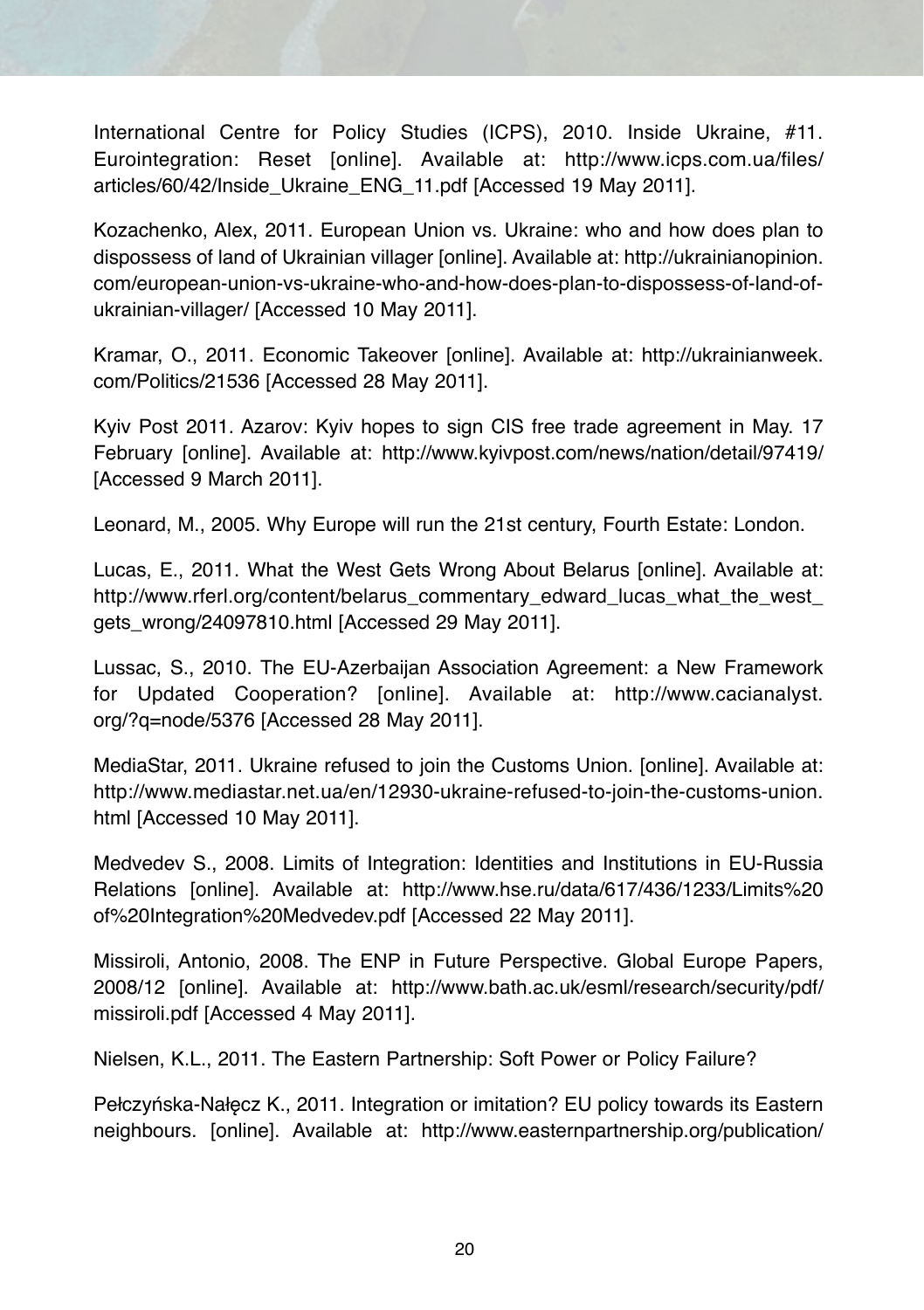politics/2011-04-14/integration-or-imitation-eu-policy-towards-its-easternneighbours [Accessed 16 May 2011].

Pomorska, K., 2011. Are we there yet? From adaptation to Europeanization of Polish foreign Policy. [online]. Available at: http://euce.org/eusa/2011/papers/7j\_pomorska. pdf [Accessed 9 June 2011].

Popescu, N., 2009. The EU's conflict prevention failure in Georgia [online]. Available at: http://www.cacianalyst.org/?q=node/5198 [Accessed 17 May 2011]. Prodi, R., 2000. 2000 - 2005 : Shaping the New Europe [online]. Speech 00/41. European Parliament, Strasbourg, 15 February. Available at: http://europa.eu/rapid/ pressReleasesAction.do?reference=SPEECH/00/41&format=HTML&aged=1&lang uage=EN&guiLanguage=en [Accessed 22 May 2011].

Russia Profile, 2011. Russia Profile Weekly Experts Panel: Moscow Fails to Bring Ukraine into the Customs Union [online]. Available at: http://russiaprofile.org/ experts\_panel/36097.html [Accessed 26 June 2011].

Rutland, P., Shynkaruk, K., 2011. There Goes the Eastern Neighborhood. The Moscow Times. 3 June.

Salvia, A.T., 2011. Customs Union with Moscow or Free Trade Area with Brussels: Which Way is Kiev Going? [online]. Available at: http://moderntokyotimes. com/2011/05/13/customs-union-with-moscow-or-free-trade-area-with-brusselswhich-way-is-kiev-going/ [Accessed 26 June 2011].

Sbagria, A., 1992. Euro-politics: Institutions and Policy-making in the "New" European Community. Washington, D.C.: Brookings Institution Press, p.257.

Segura, E., 2010. Trade and Economic Relations between the EU and Ukraine.

Sergunin, A, 2010. EU and Russia: on Eastern Partnership Muddling on? [online]. Available at: http://www.opendemocracy.net/od-russia/alexander-sergunin/eu-andrussia-eastern-partnership-muddling-on [Accessed 4 May 2011].

Taras, R., 2010. Russophobia in Poland? National Fears and the Effects on EU Relations with the Russian Federation. [online]. Available at: http://www. evadoc.com/doc/108624/russophobia-in-pol-cts-on-eu-relations-with-the-russianfederation- [Accessed 7 June 2011].

The Economist, 2011. Choosing new friends. 9 April.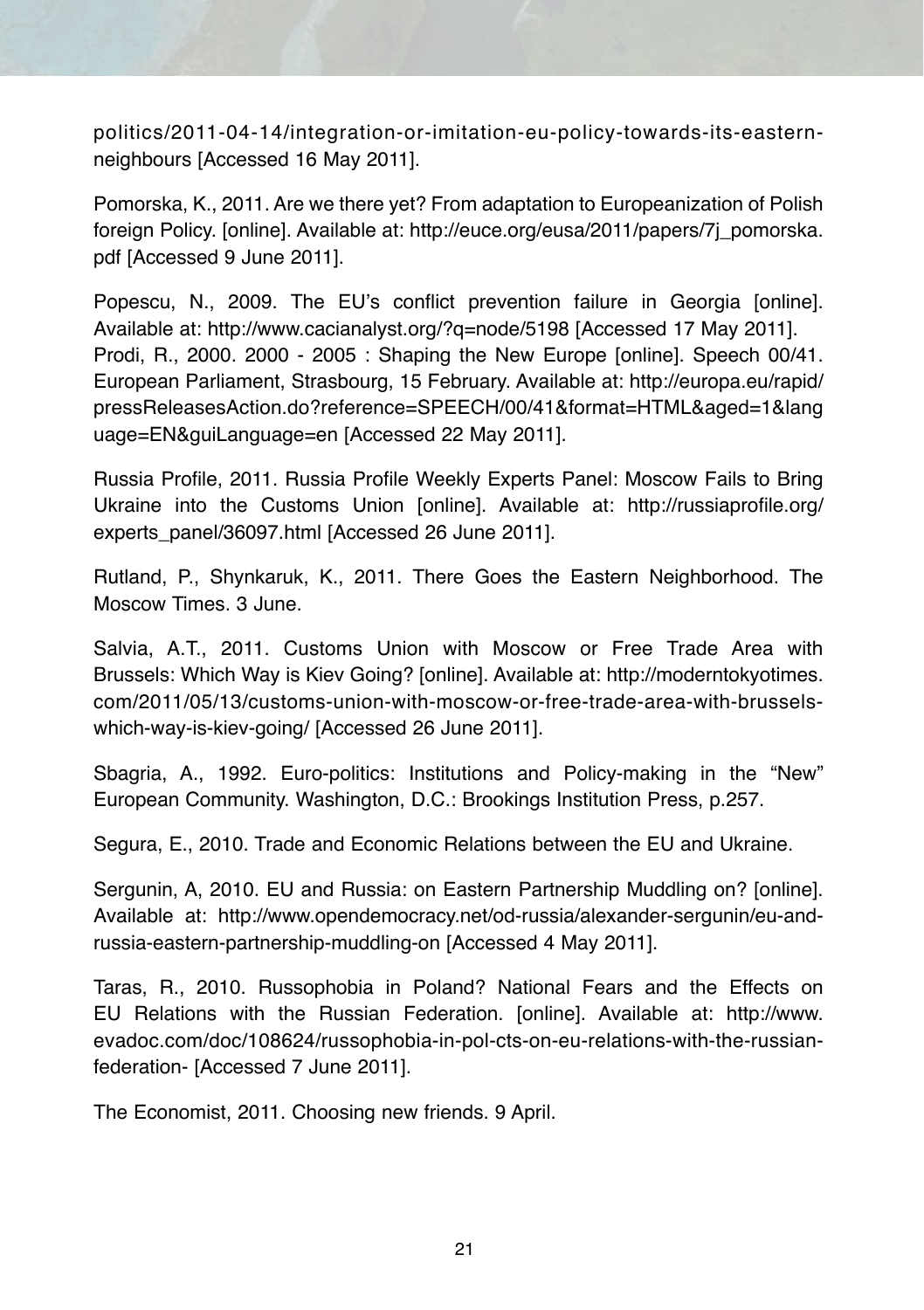Thibaud, P., 2005. Qui sont et où sont les bons européens ? *Le Monde* [online] 11 May. Available at: http://multitudes.samizdat.net/Qui-sont-et-ou-sont-les-bons [Accessed 12 March 2011].

 Tovias A., 2010. The EU and the Mediterranean Nonmember States. In: F.Bindi, ed. *The Foreign Policy of the European Union. Assessing Europe's Role in the World.*  Washington, D.C.: Brookings Institution Press, pp.169-182.

Ukrainian Journal, 2011. Official: Ukraine may enter Russia, Belarus, Kazakhstan customs union [online]. Available at: http://www.ukrainianjournal.com/index. php?w=article&id=12268 [Accessed 10 May 2011].

Vikno, 2011a. Epilogue to Vladimir Putin's visit to Ukraine [online]. 15 April. Available at: http://vikno.eu/eng/politics/politics/epilogue-to-vladimir-putin-s-visit-to-ukraine. html [Accessed 22 May 2011].

Vikno, 2011b. Romanians: Medvedev promised to Obama to hand over Dnestr region [online]. 3 May. Available at: http://vikno.eu/eng/politics/politics/romaniansmedvedev-promised-to-obama-to-hand-over-dnestr-region.html [Accessed 29 May 2011].

Wallace, W., ed., 1990. The Dynamics of European Integration. London: Pinter.

Washington Post, 2011. A chance to deal Belarus's dictator a blow. 19 May [online]. Available at: http://www.washingtonpost.com/opinions/a-chance-to-deal-belarussdictator-a-blow/2011/05/17/AFwfUl6G\_story.html [Accessed 26 May 2011].

Wessels, W. and Maurer, A., 2001. The Evolution of the EU System: Offers and Demands for National Actors. In: ECSA (European Community Studies Association) 7th Biennial International Conference, Madison, Wisconsin, 2 June 2001. p.5.

Wojna, Beata and Gniazdowski, Mateusz, ed., 2009. Eastern Partnership: The Opening Report. The Polish Institute of International Affairs [online]. Available at: http://www.pism.pl/zalaczniki/Report\_EP\_2009\_eng.pdf [Accessed 19 April 2011].

Woolcock, S., 2007. European Union Policy Towards Free Trade Agreements. ECIPE Working Paper No.3 [online]. Available at: http://www.ecipe.org/publications/ecipeworking-papers/european-union-policy-towards-free-trade-agreements [Accessed 1 August 2011].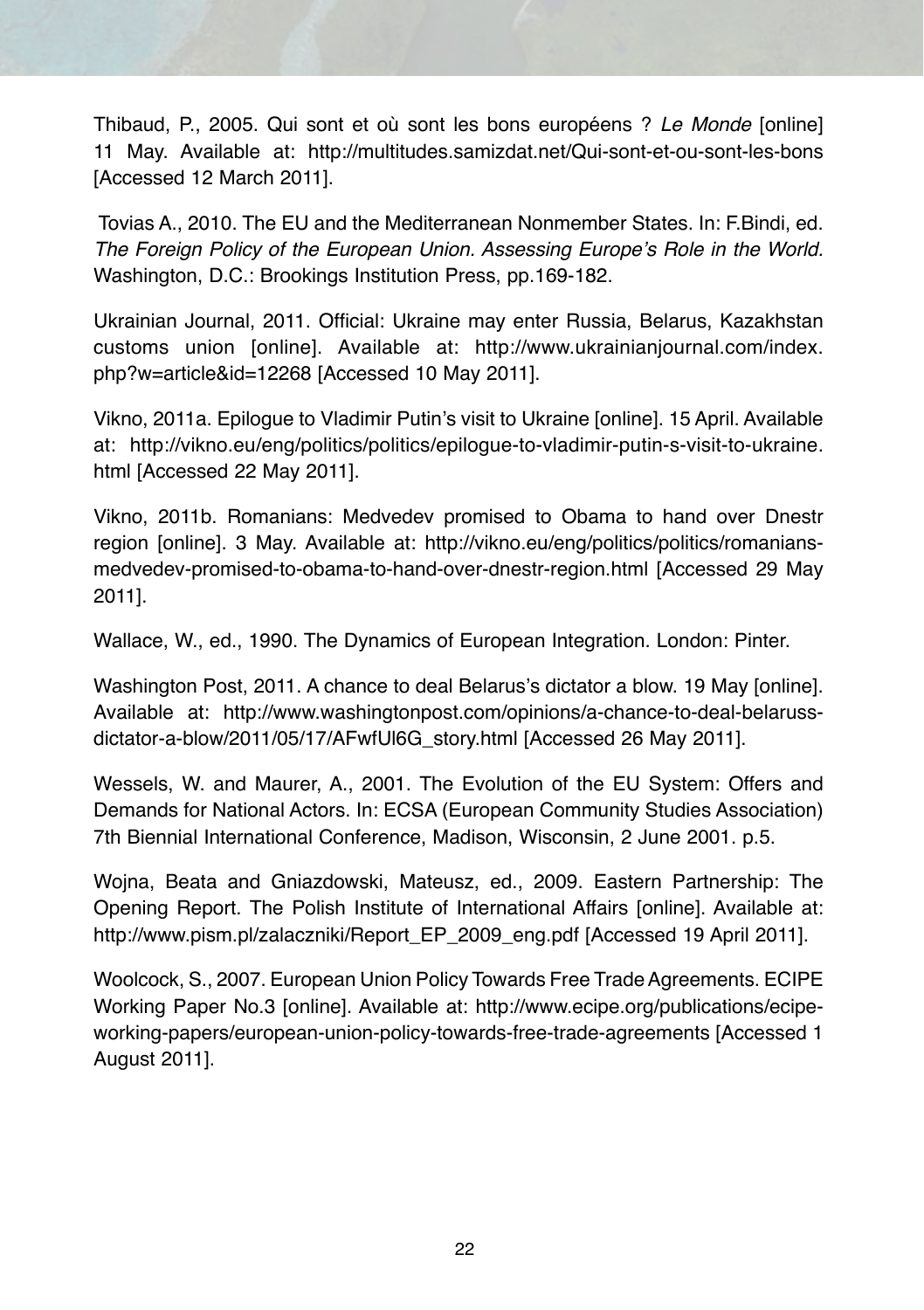Zielonka, J., 1998. Introduction – Constraints, Opportunities and Choices in European Foreign Policy. In: Zielonka, J., ed. *Paradoxes of European Policy*. The Hague: Kluwer Law International, p.11.